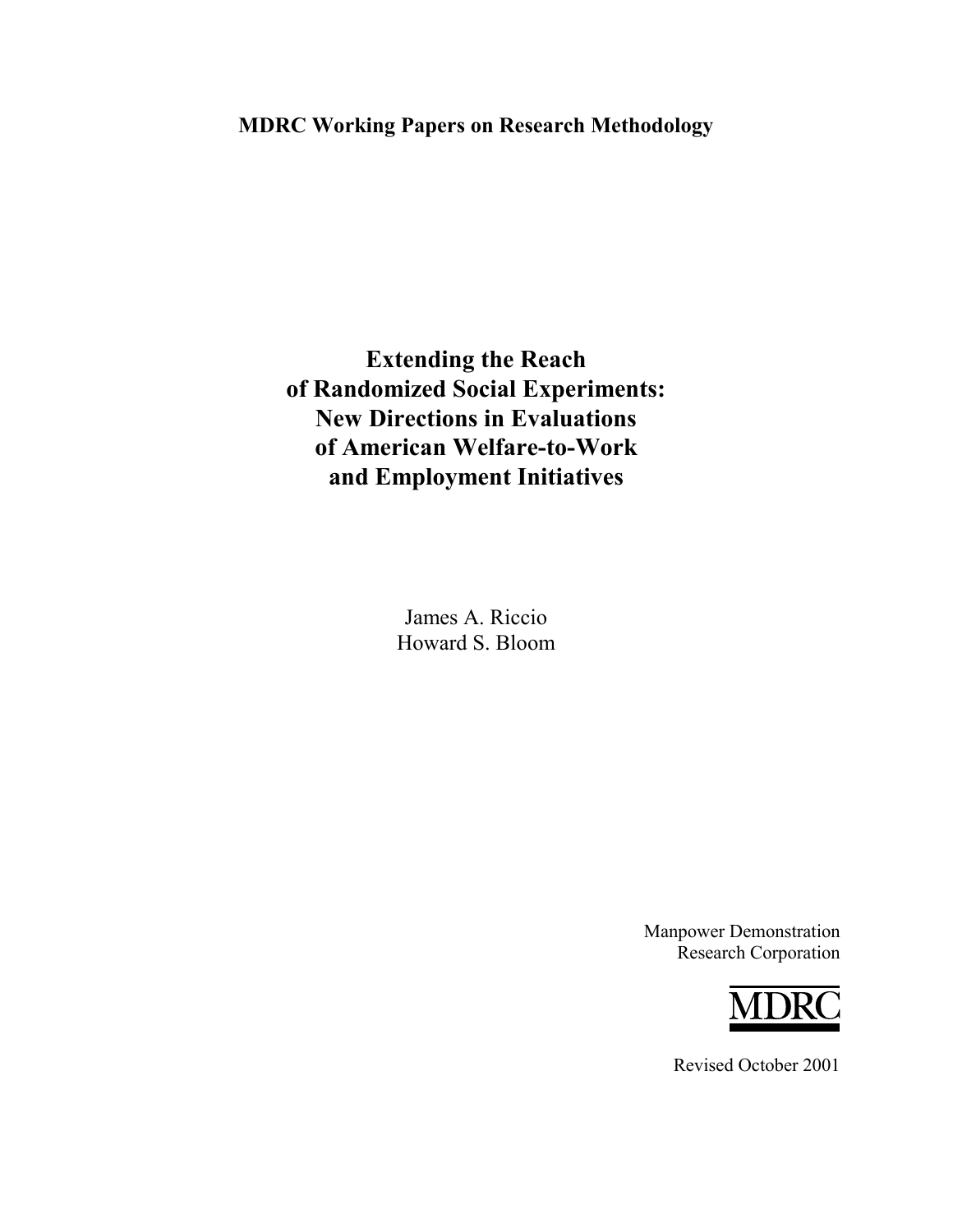#### **This is part of a series of MDRC working papers that explore alternative methods of evaluating the implementation and impacts of social programs and policies**.

An earlier version of this paper was prepared for a meeting of the Royal Statistical Society in London on July 4, 2000. The current version will be published in the Journal of the Royal Statistical Society"

Work on the paper was supported by a grant from The Rockefeller Foundation to further a U.S.- U.K. dialogue on evaluation research, a grant from the Pew Charitable Trusts to promote the development of new quantitative and qualitative evaluation research methodologies, and a grant from the Russell Sage Foundation to prepare a book on combining experimental and nonexperimental methods for measuring the impacts of social programs.

Dissemination of MDRC publications is also supported by the following foundations that help finance MDRC's public policy outreach and expanding efforts to communicate the results and implications of our work to policymakers, practitioners, and others: the Ford, Ewing Marion Kauffman, Ambrose Monell, Alcoa, George Gund, Grable, Starr, Anheuser-Busch, New York Times Company, Heinz Family, and Union Carbide Foundations; and the Open Society Institute.

The findings and conclusions presented here do not necessarily represent the official positions or policies of the funders.

The authors would like to thank Hans Bos, Lisa Gennetian, Virginia Knox, Charles Michalopoulos, and Pamela Morris for their insights on the issues discussed in this paper.

For information about MDRC, see our Web site: www.mdrc.org. MDRC® is a registered trademark of the Manpower Demonstration Research Corporation.

Copyright © 2001 by the Manpower Demonstration Research Corporation. All rights reserved.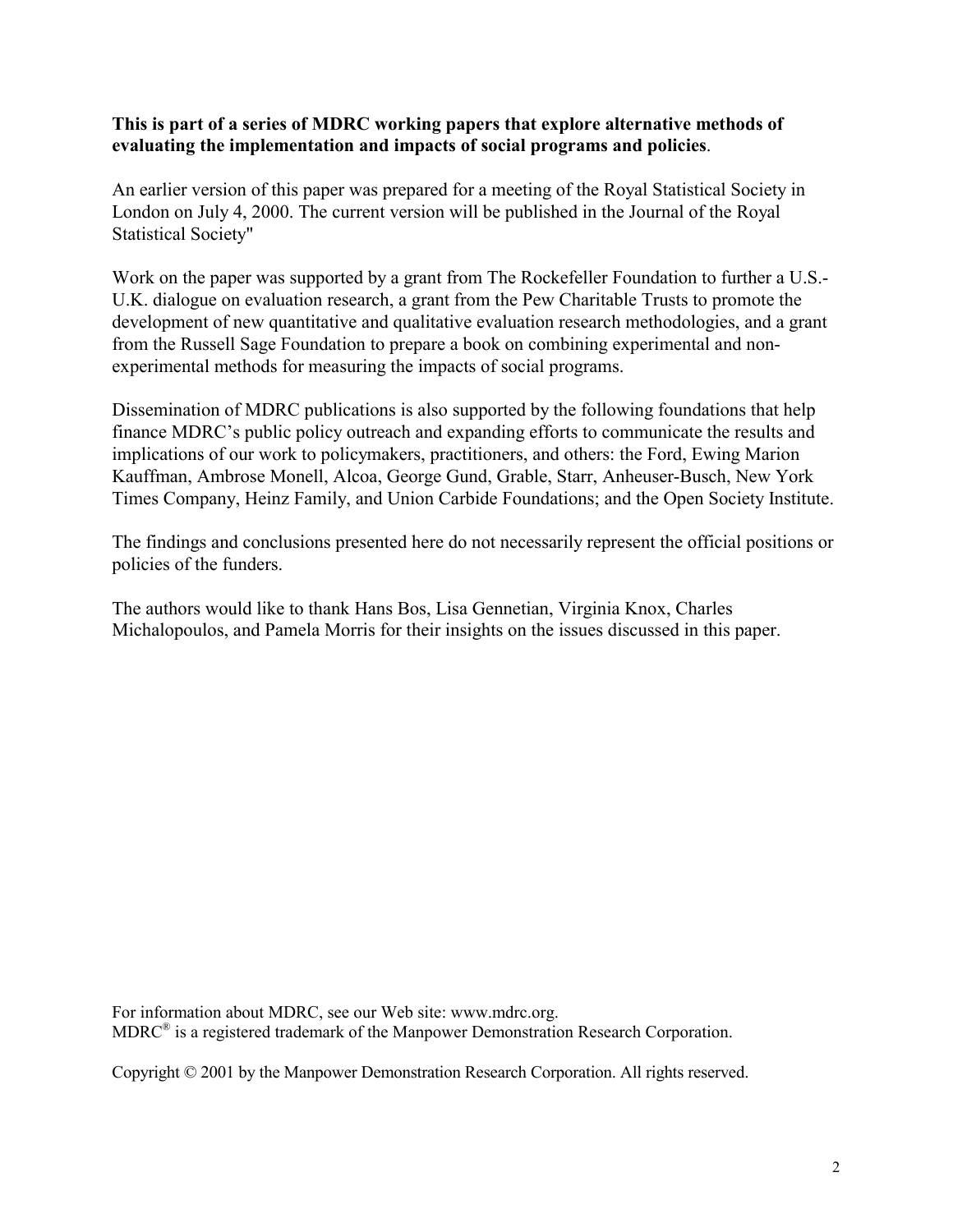## *ABSTRACT*

Random assignment experiments are widely used in the United States to test the effectiveness of new social interventions. This paper discusses several major welfare-to-work experiments, highlighting their evolution from simple "black box" tests of single interventions to multi-group designs used to compare alternative interventions or to isolate the effects of components of an intervention. The paper also discusses new efforts to combine experimental and nonexperimental analyses in order to test underlying program theories and maximize the knowledge gained about the effectiveness of social programs. Researchers and policymakers in other countries may find this variety of approaches useful to consider as they debate an expanded role for social experiments.

#### **1. Introduction**

 During the last three decades, social experiments have been used extensively in the United States to determine the effectiveness of social programs and have played an especially prominent role in the evaluation of welfare-to-work and employment programs (Friedlander, *et al,.* 1997; Greenberg and Shroder, 1997). This fact is a testament to the widely held belief that such experiments, which employ random assignment to allocate subjects to treatment and control groups, are the best way to produce unbiased estimates of program effects (e.g., Betsey, *et al.*, 1985; Boruch, 1997). It is also a testament to the growing recognition that in many settings it is possible to conduct random assignment on a large scale in a fair and ethical manner (Boruch, 1997; Gueron, 1999).

 Random assignment to a new treatment is generally accepted as ethical when the effectiveness of the treatment is unknown, when subjects for the experiment are not being denied access to an opportunity to which they are legally entitled, and when resources are not sufficient to provide access for everyone who might qualify. In this situation, random assignment can be viewed as a fair way of allocating scarce resources, because it gives everyone involved the same chance to receive them.

 However, random assignment is not always technically feasible, even when the political will to use it exists. In some cases, the nature of the intervention (for example, those focused on whole groups) makes it impractical to choose individual subjects on a random basis. In other cases, random assignment is too blunt an instrument for testing important program theories or hypotheses. Thus, although it has proven to be a powerful tool for assessing social policies, random assignment is often limited by technical and practical constraints.

 The reality of these constraints poses a challenge for social researchers: how to work within and around them in order to maximize the value of social experiments for knowledge development. In particular, when the goal is to build a convincing body of knowledge in a social program area about "what works, and why," it is important to consider how the experimental method can be adapted, extended, and supplemented by other approaches.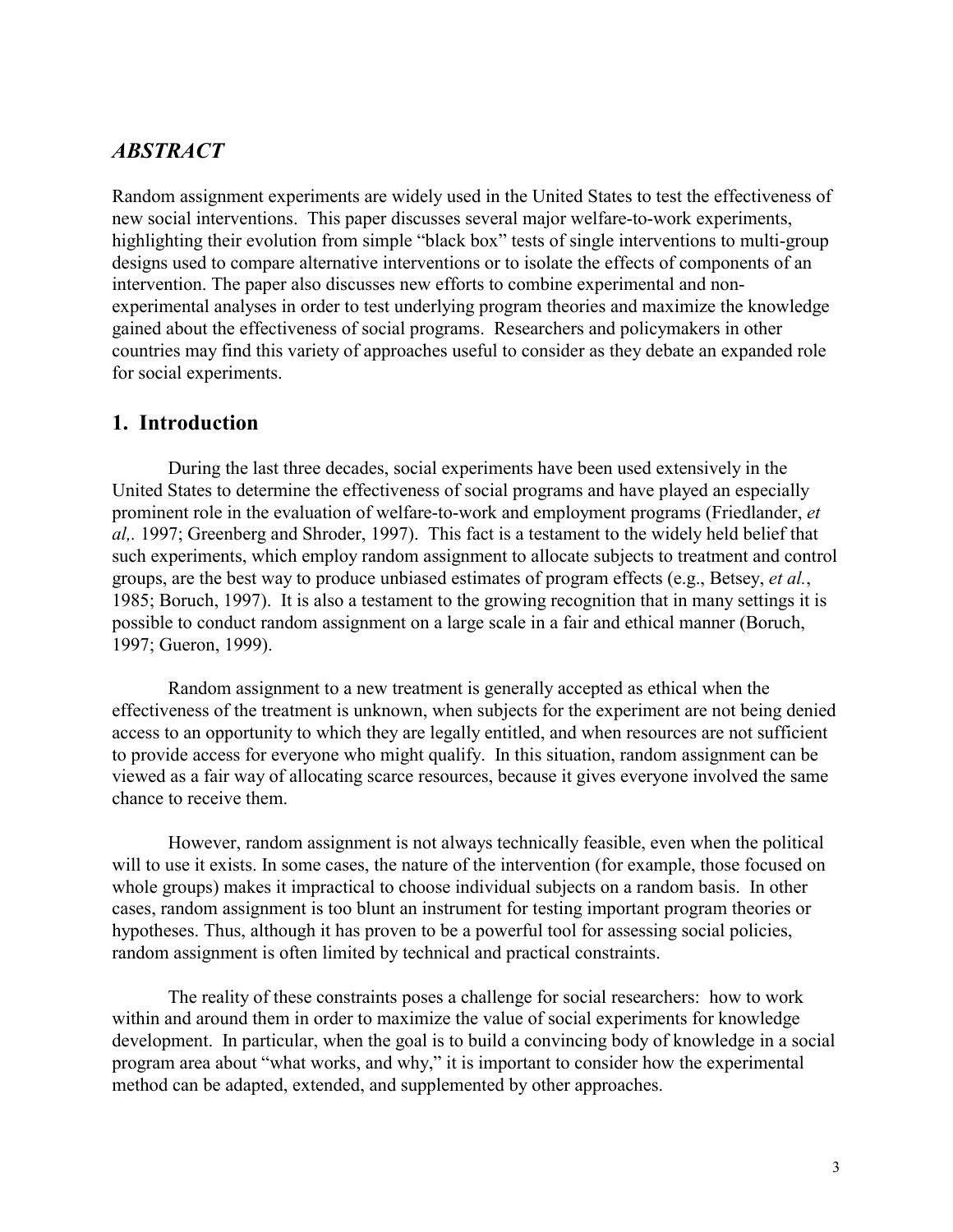This paper illustrates recent efforts to do just that with social experiments involving American welfare-to-work and employment programs conducted by the Manpower Demonstration Research Corporation (MDRC), a New York-based social policy research firm. Many of the issues discussed in the paper will be explored further in a book that is being written by MDRC for the Russell Sage Foundation.

During the past 25 years, MDRC has conducted 30 major random assignment experiments involving nearly 300,000 people (Gueron, 1999). The collection of experiments described here—many of which are still in progress or just beginning—reveals an ongoing evolution in analytical approaches. Implicit in these new directions is a view that random assignment cannot stand alone, and that researchers and policymakers must look beyond the "experimental *versus* non-experimental" debate toward productive ways of combining both approaches.

 The paper begins by reviewing the use of a simple random assignment design to test the overall effects of a welfare-to-work program. It then highlights the advantages and limitations of this method and illustrates how some of the limitations can be overcome by a multi-group random assignment design, which has been used by several recent studies. The paper next discusses new efforts to test a broader range of hypotheses concerning factors that drive program performance. These efforts involve, in one example, pooling data from multiple experiments and applying multi-level modeling techniques to a comparison-of-sites analysis, and, in another case, using instrumental variables within the context of social experiments to test hypothesized causal relationships between a program's intermediate effects and its ultimate impacts. Finally, the paper discusses the mixing of cluster random assignment (random assignment of groups) and a quasi-experimental interrupted time-series design to study the effectiveness of a new employment initiative targeted on whole communities—specifically, public housing developments.

## **2. Basic Randomized Designs That Test Programs in their Entirety (Testing the "Black Box")**

Simple randomized experiments to test social programs work much like medical clinical trials to test new drugs. Individuals are randomly assigned through a lottery-like process to either a program group, which is offered the new treatment, or a control group, which is not. This procedure ensures that the two groups are equivalent on all pre-random-assignment characteristics, both measured and unmeasured (assuming a sufficiently large sample) because each sample member has the same chance of being selected for the program. Thus, the subsequent outcomes of the control group accurately reflect what the program group's outcomes would have been in the absence of the program. Therefore, any observed differences between the two groups' future outcomes can be attributed to the program. For example, if 50 percent of the persons assigned to a welfare-to-work program found employment compared with only 40 percent of control group members, the 10 percentage point difference in their employment rates would represent the effect, or "impact," caused by the program.

Most experiments conducted on welfare-to-work or job-training programs test the program in its entirety instead of testing its separate components. Doing so is sometimes referred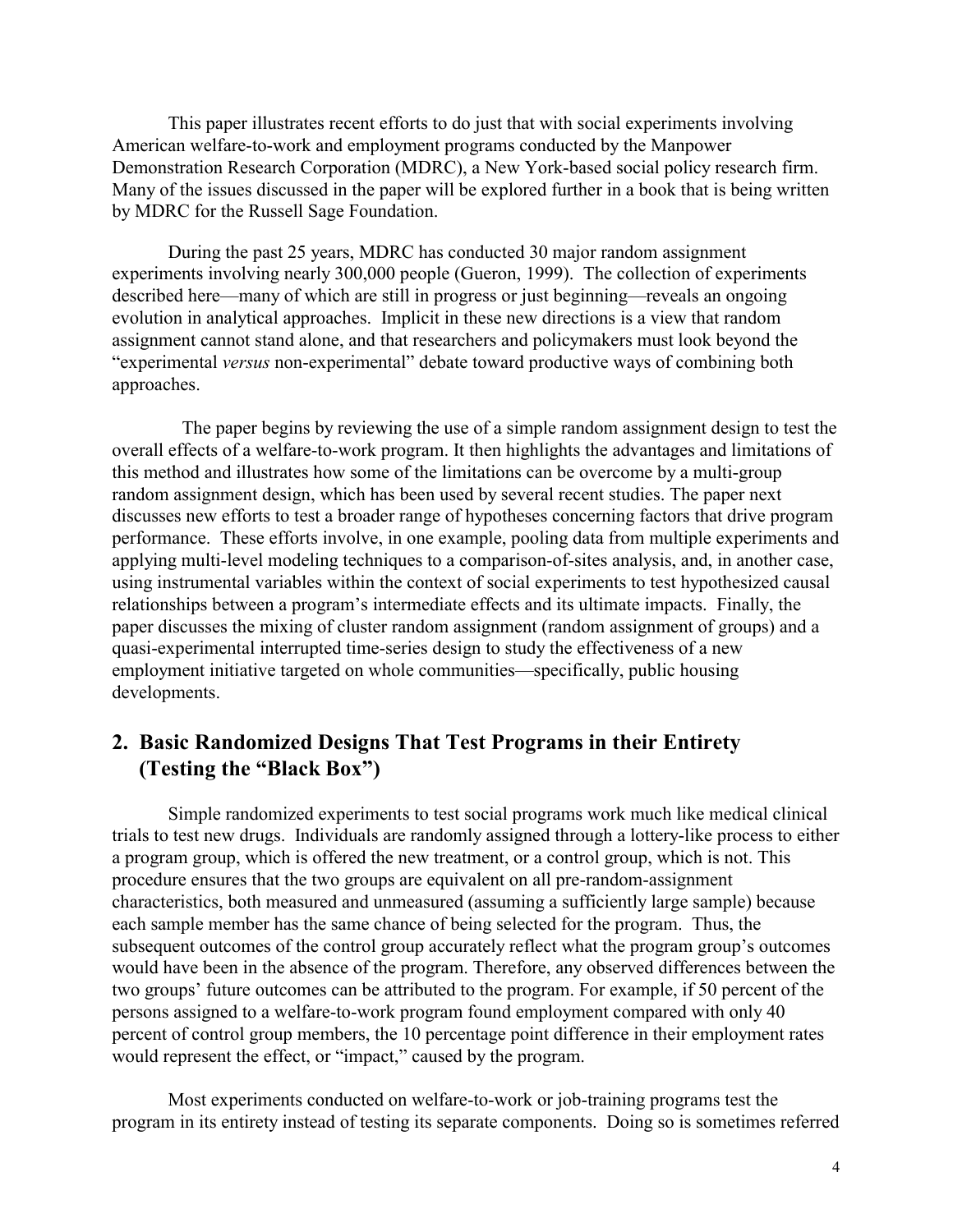to as testing a "black-box," not what is inside of it. An illustration of this approach is provided by MDRC's evaluation of California's Greater Avenues for Independence Program (GAIN).

GAIN was created by the California legislature in the mid-1980s to promote a more work-focused welfare system that balanced new opportunities for recipients with new obligations. The program was targeted on applicants for and recipients of Aid to Families with Dependent Children (AFDC), the national cash welfare system in the US at the time. The GAIN program offered a variety of work-preparation activities provided in specific sequences for different types of participants. Job-search assistance and basic education or English language instruction were the primary initial activities, followed, if appropriate, by vocational training, post-secondary education, or unpaid work experience in a public or not-for-profit organization. The program also provided financial assistance for child-care and other support services, plus assignment to a case manager. Welfare recipients who failed to participate in the program without "good cause" were to be "sanctioned" through a reduction in their welfare grant.

The GAIN model was the result of a political compromise among legislators, who debated how much the program should emphasize human capital development activities versus rapid employment, how much it should stress unpaid work experience, and whether participation in the program should be mandatory or voluntary. In the end, the new program stood in sharp contrast in scope, intensity, complexity, and expense to the job-search-only or job search/work experience programs of the early 1980s (Gueron and Pauly, 1991; Friedlander and Burtless, 1995). Given the many changes embodied in this new approach, lawmakers wanted to know, with confidence: "Does it make a difference"?

To answer this question, a randomized experiment was launched in six California counties (Alameda, Butte, Los Angeles, Riverside, San Diego, and Tulare) that reflected much of the state's diversity in welfare populations and local labor markets. Within each county, welfare applicants and recipients with school-age children were randomly assigned to the GAIN program or to a control group that was excluded from the program. Control group members could seek alternative services in the community on their own, but they were not required to do so. The core sample for the study included nearly 23,000 single parents (mostly mothers), about 22 percent of which were assigned to the control group. The employment and welfare experiences of the two groups, along with other outcomes, were then tracked for five years after each sample member's date of random assignment using administrative records. Based on this follow-up information, program impacts were estimated separately for each county, thereby providing six large-sample tests of the GAIN model (Riccio, *et al.*, 1994; Freedman, *et al*., 1996).

 During the five-year follow-up period, GAIN produced statistically significant and substantively important impacts in each county. However, one county, Riverside, strongly outperformed the others by producing larger impacts on more variables across more subgroups of welfare recipients. At the opposite extreme, Los Angeles was distinguished by its lack of impacts on earnings. Overall, though, the six county tests suggested that the GAIN model was fairly "robust" and thus could produce positive effects when operated by different staff, for different types of people, in diverse settings.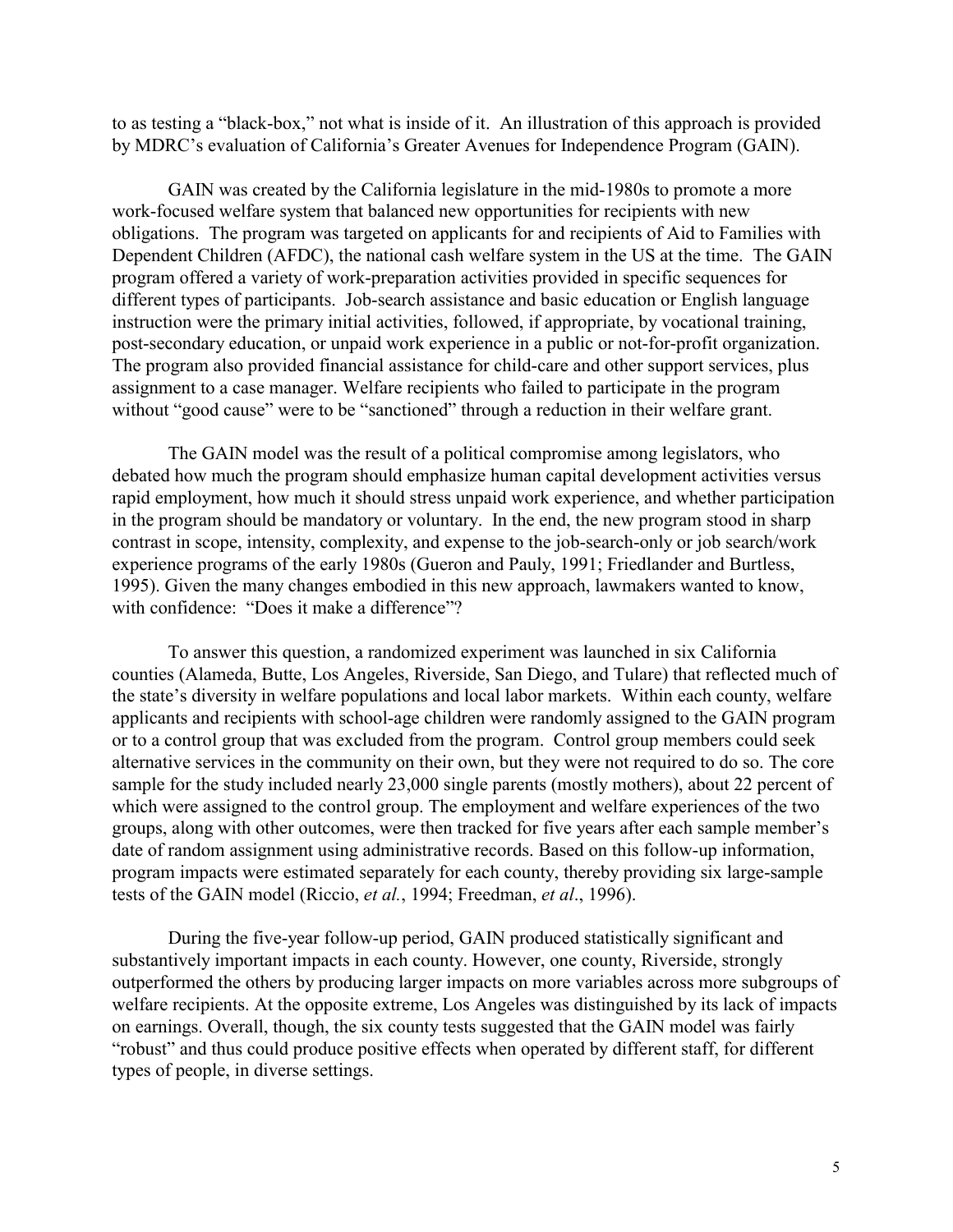Still, the variation in county performance was substantial and the randomized experiment was less helpful with respect to understanding what caused the variation than it was in documenting its existence. To address this question, a detailed study of the variation in county GAIN program practices was undertaken, drawing on a rich body of field observations in local GAIN offices and an extensive survey of their staff perceptions and practices. (These variations in practices reflected the fact that California's welfare system allowed county officials a certain amount of flexibility in how they implemented state policies.) In addition, differences across counties in the characteristics of sample members were controlled for statistically, and the variation in local labor market conditions was examined.

This analysis suggested that Riverside's superior performance derived from its *combination* of practices rather than any single practice. Key features of these practices included: a pervasive emphasis on moving recipients quickly into the labor market, backed up by staff efforts to locate job openings; a relatively balanced use of job search and education activities for recipients needing remedial education; a commitment to working with all enrollees, not just the most job-ready; close monitoring of recipients' participation in the program; and firm enforcement of the program's participation mandate (Riccio, *et al.*, 1994; Riccio and Hasenfeld, 1996; and Riccio and Orenstein, 1996).

 Although the assessment of cross-county variation in program performance was carefully done, considerable uncertainty remained because it was not possible to isolate the effect of specific factors, given the large number of factors that varied across the small number of counties involved. Nevertheless, the analysis cast doubt on the labor market benefits of GAIN's huge investment in basic education because those counties that increased participation in this component the most (relative to the control group) experienced some of the smallest program impacts that were observed.

# **3. Multi-Program Group Designs that Compare Program Strategies and Components (Prying Open the "Black Box")**

The policy debates in California over the structure of GAIN reflected many nationally relevant themes. Thus, it was not surprising that new federal welfare legislation enacted in 1988 (the Family Support Act) fostered welfare-to-work programs with many features similar to those of GAIN. In addition this legislation created an opportunity for conducting more rigorous tests of specific welfare-to-work strategies, not just whole programs.

Toward this end, the National Evaluation of Welfare-to-Work Strategies (NEWWS) sponsored by the U.S. Department of Health and Human Services, launched a series of social experiments in seven localities in six states. In four of these localities, policymakers agreed to conduct experiments with two different treatment groups plus a control group. This multiprogram group design provided "head-to-head" experimental comparisons of alternative job preparation strategies (in three states) and alternative ways to structure program caseloads (in one state).

During the same period, the state of Minnesota launched an experiment that used a threegroup randomized design to help isolate the effects of a financial incentive that was part of the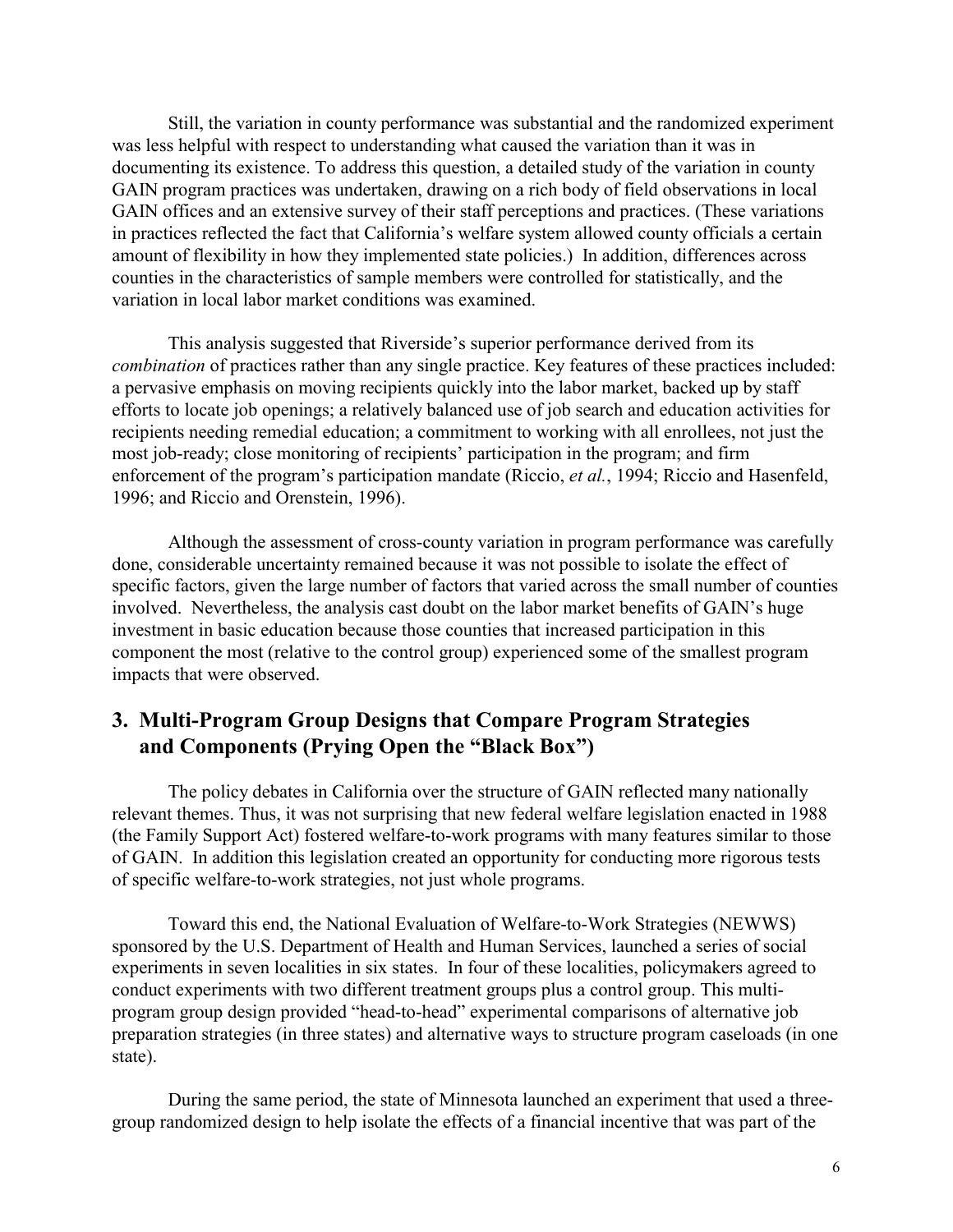state's new welfare-to-work strategy—The Minnesota Family Investment Program (MFIP). To illustrate the potential and limitations of these multi-program group designs, key features and findings of the NEWWS and MFIP experiments are described briefly below.

## - **Testing Human Capital Development Versus Labor Force Attachment Approaches (NEWWS)**

Randomized experiments in three NEWWS sites—Atlanta, Georgia; Grand Rapids, Michigan; and Riverside, California—tested two competing theories about how best to help individuals make a lasting transition from welfare to work: (1) by encouraging them to take a job (any job) quickly as a stepping stone toward long-term economic self-sufficiency, or (2) by inducing them to participate in education and training activities designed to increase their human capital and thereby improve their future economic prospects (see Hamilton, *et al.*, 1997).

To test these two theories, welfare applicants and recipients were randomly assigned to one of three groups at each site: (1) a "labor force attachment" group that emphasized rapid employment, (2) a "human capital development" group that emphasized education and training prior to employment, or (3) a control group that was not offered program services but was free to seek them from elsewhere in the community. The human capital strategy emphasized basic education as its initial activity for recipients with weak basic skills or limited prior education, and vocational training as its initial activity for recipients with a high school degree or its equivalent. In addition, the strategy provided job search assistance as a subsequent activity but did not emphasize it. In contrast, the labor force attachment strategy emphasized job search assistance as its first and primary activity; the strategy only provided education and training when its first component was not successful.

 Findings from the study's implementation research indicated that local program staff delivered—and recipients in the different program groups heard—quite different messages about how best to move from welfare to work. Moreover, a cost analysis revealed that the human capital development programs were about twice as expensive as the labor force attachment programs. Thus, there was a substantial difference between the two program options tested.

The three-group randomized design used by these sites provided unbiased estimates of three types of impacts: (1) the *net* impacts of the labor force attachment strategy (from the difference in outcomes for the first program group and the control group), (2) the *net* impacts of the human capital development strategy (from the difference in outcomes for the second program group and the control group), plus (3) the *differential* impacts of the two strategies (from the difference in outcomes for the two program groups).

Interim NEWWS findings for the first two years after random assignment indicate that both program strategies had positive net impacts on total two-year earnings (Hamilton, et al., 1997). However, the impacts of the labor force attachment strategy tended to be larger than those of the human capital strategy. This may be due, in part, to the fact that a number of human capital group members were in school (and thus not employed) for a portion of the two-year follow-up period. At the present time, five years of NEWWS follow-up data have been collected but the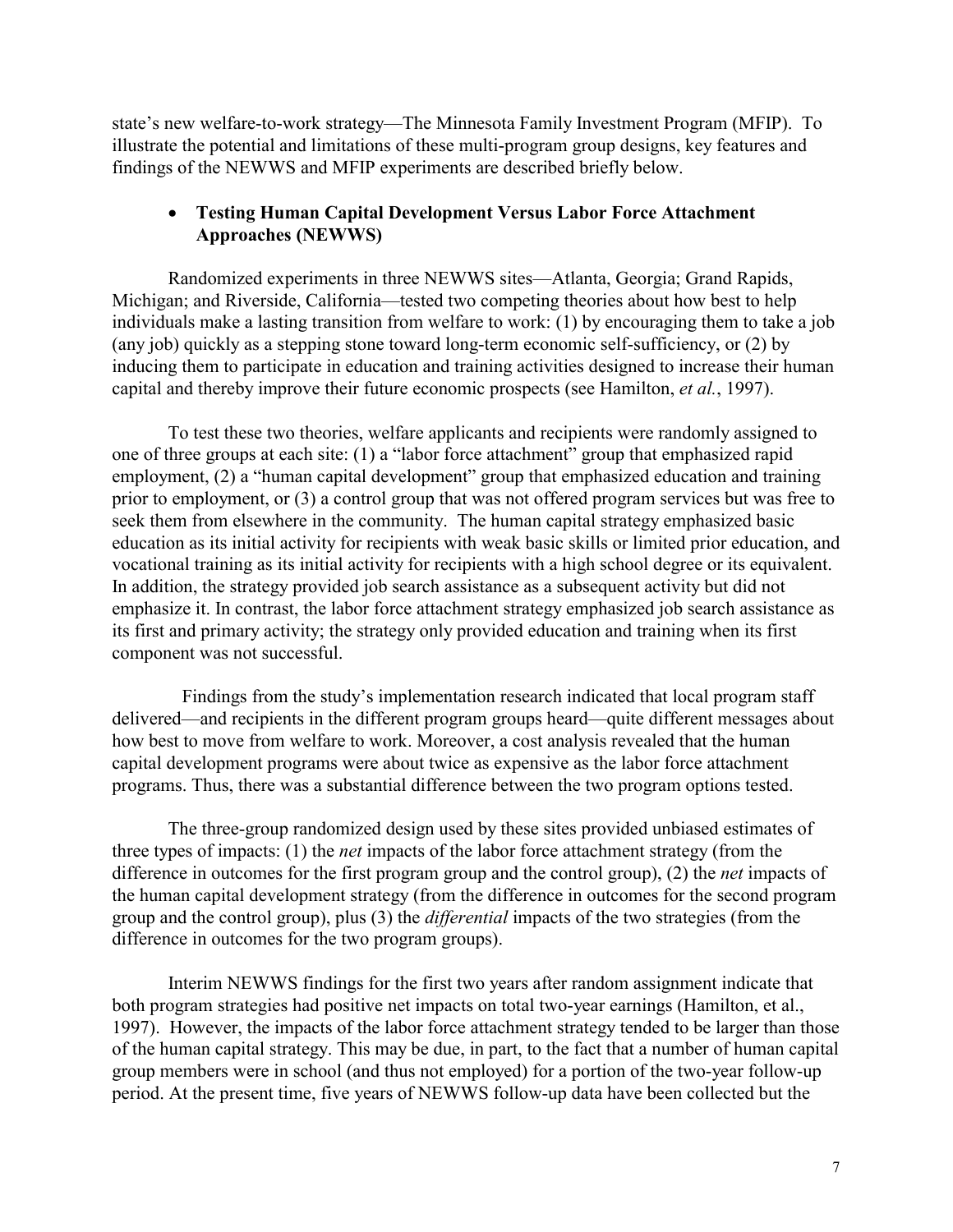analysis of these data is not complete. Thus, it is not yet clear whether the short-term superiority of the labor force attachment approach will persist over time.

## - **Testing Integrated Versus Specialized Case Management (NEWWS)**

 A fourth NEWWS site—Columbus, Ohio—used a three-group randomized design to test alternative ways of structuring case management in welfare-to-work programs. Case managers in such programs must become employment specialists who perform a variety of tasks to help welfare recipients get and keep jobs. These tasks typically include, among others: assessing client employment barriers, guiding them toward specific program activities, arranging family support services, monitoring individual participation, and, when necessary, initiating financial sanctions for lack of program participation. Traditionally, these functions are kept separate from those of income maintenance workers, who must authorize and process welfare checks, determine program eligibility, and implement financial sanctions when notified to do so.

 Proponents of separating the income maintenance and employment functions of welfareto-work programs argue that doing so allows staff to specialize in a narrow range of functions which may call for different skills. This specialization could in turn, foster more efficient and higher-quality performance of each set of functions. On the other hand, critics of separating these functions argue that doing so slows the movement of welfare recipients into workpromoting activities and makes it tougher for state and local administrators to change the prevailing culture of the welfare system from its focus on "processing people and paper" to one that emphasizes helping recipients to become employed. From this perspective, integrating the different case management functions and assigning both to the same staff may be more effective.

 To help inform this debate, the Columbus, Ohio NEWWS site conducted a social experiment that compared these two approaches in the context of a human capital oriented welfare-to work program (see Brock and Harknet, 1998). For this study, welfare staff were divided into two groups: an *integrated group* whose members performed both income maintenance and employment functions, and a *specialized group* (referred to as the "traditional" group in the original study) whose members performed either income maintenance functions or employment functions, but not both. Welfare recipients were then randomly assigned to one of these two groups or a control group that was not eligible for the program.

Interim findings from this study, based on two years of follow-up data, indicate that the integrated approach produced higher rates of program participation, although both approaches produced only modest impacts on earnings. In addition, the integrated approach produced somewhat higher welfare savings, perhaps because case managers with integrated functions discovered program noncompliance and imposed financial sanctions (which reduced welfare payments) more quickly than did those with separate functions.

# - **Isolating the Effects of Financial Incentives (MFIP)**

The preceding examples illustrate how differential impact experiments can be used to determine whether one treatment strategy is better than another. This design also can be used to help untangle the effects of components of a multifaceted strategy.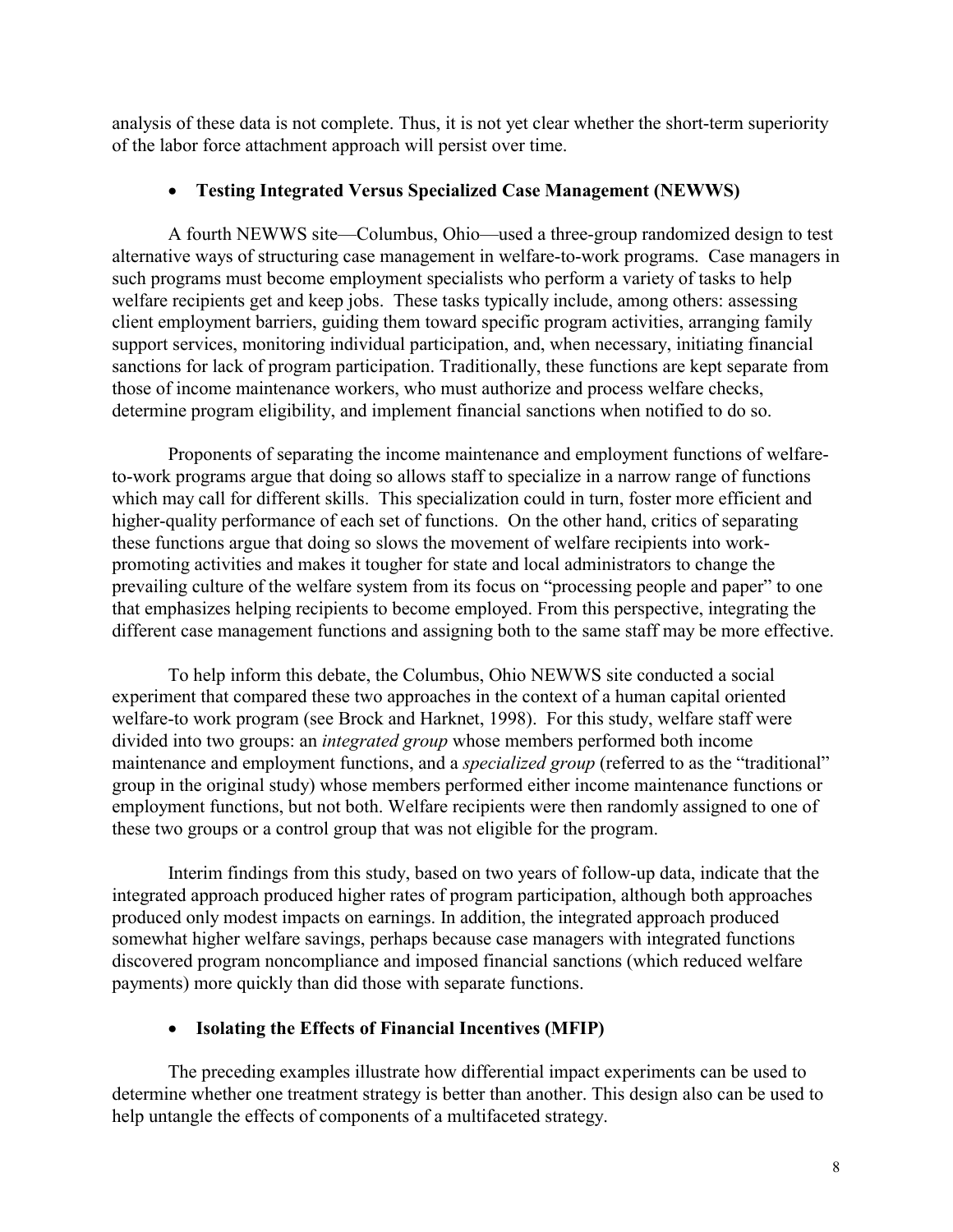One recent such application is the MDRC evaluation of the Minnesota Family Investment Program (MFIP), an innovative welfare-to-work program that combines mandated participation in employment and training services with a special financial incentive to work. The incentive was designed to "make work pay more" by allowing welfare recipients who became employed to keep more of their welfare benefits than would have been possible otherwise. An important question for policymakers in this context is whether the enhanced work incentive is sufficient by itself to markedly increase employment and earnings among welfare recipients or whether additional services are required to do so.

To answer this question, individuals were randomly assigned to either: (1) a program group that was offered only the new incentive, (2) a second program group that received the full MFIP treatment, which included both the new incentive offer and, when families had received cash welfare payments for 24 out of the past 36 months, the requirement to participate in MFIP's employment and training services, or (3) a control group, that was eligible for neither MFIP's incentive or services but could, if they met certain criteria, volunteer for alternative services (see Miller, *et al.*, 2000). By comparing subsequent outcomes for the incentives-only group with those for the control group, it was possible to estimate the *net* impacts of the financial incentive by itself. By comparing outcomes for the full-program group with those for the control group, it was possible to estimate the *net* impacts of the full program. Lastly, by comparing outcomes for the incentives-only group with those for the full-program group, it was possible to estimate the *incremental* impacts of adding MFIP services to the incentive. These findings could then be compared to corresponding estimates of program and component costs.

The results, which cover 30 months after random assignment, are most striking for longterm urban welfare recipients who were single parents. They indicate that: (1) the financial incentive offer, *by itself,* did not increase average earnings relative to the control group, although it did produce a small gain in the average rate of employment; (2) the full program increased both employment and earnings relative to the control group, and (3) both the incentive offer alone and the full program caused welfare receipt to increase relative to the control group, but the full program did so to a much lesser extent, indicating that the mandates and services it provided offset some of the effects of the financial incentive on welfare receipt (Miller, *et al.*, 2000).

## - **Limitations of Differential Impact Designs**

The three-way random assignment designs used for the preceding examples represent a powerful way to compare alternative treatments or to get part way inside the black box of a multi-faceted program. However, these designs are limited by the fact that most social programs are made up of a variety of components, features, or strategies while, in most cases, it is only feasible to implement large-sample randomized social experiments with a small number of program groups. Thus, in practice, it usually is only possible to test a very small number of program components or alternative program approaches at a time. Moreover, alternative approaches often comprise multi-dimensional "packages" of features and thus also represent black boxes that, although more narrowly defined, must be unpacked themselves.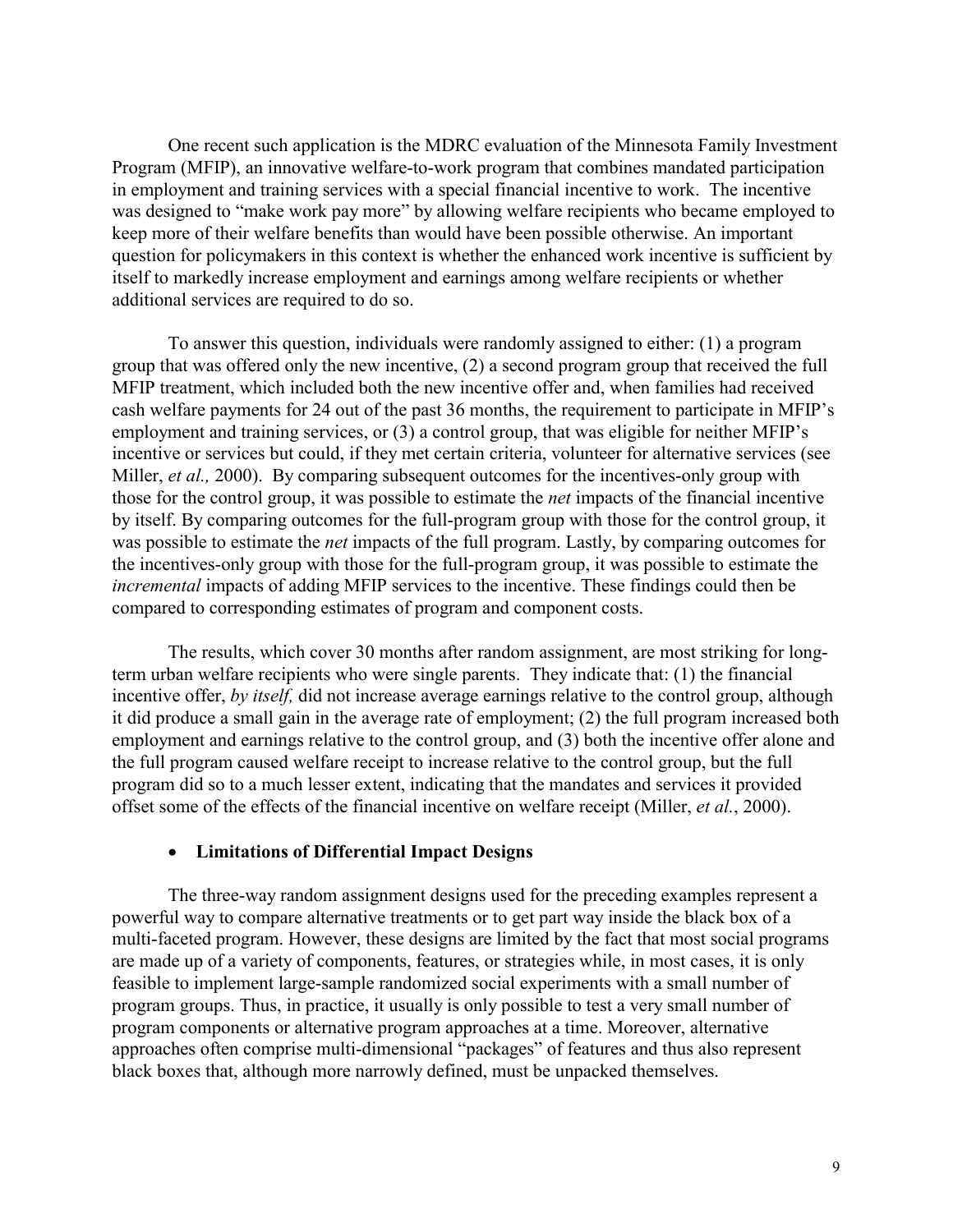## **4. Pooling Experimental Data in a "Comparison-of-Sites" Analysis (Linking Program Impacts and Implementation)**

As social experiments in the same field accumulate over time, new opportunities become available for combining experiments in order to test a broad range of hypotheses about what drives program performance. Specifically, *if comparable data are collected* across experimental studies and across sites within these studies, it is possible to use the natural variation in true impacts across sites (estimated by an experiment for each) and the natural variation in their programs, sample members, and environments to estimate the influence of each factor on program impacts, controlling for the others. (This comparison-of-sites design is described by Plewis (2002) in the present volume, as is the use of multi-level modeling to estimate the relationships involved. For a more extensive discussion of multi-level modeling see Bryk and Raudenbush, 1992).

The viability of this approach depends on the number of experimental sites for which comparable data have been obtained (which can be increased by pooling data across studies), the variability of true impacts across sites (the dependent variable for the analysis), the size of the experimental sample at each site (which determines the precision of site-specific program impact estimates), and the quality and consistency of measures used to characterize programs, sample members, and site environments (the independent variables for the analysis).

MDRC has just completed the first stage of a study that applies this comparison-ofexperimental-sites approach to examine the effects of program management, program services, the local economy, and client characteristics on the impacts of welfare-to-work programs in a wide range of locations across the US (Bloom, *et al*., 2001). The study pools original data from three large-scale, multi-site randomized experiments conducted by MDRC: the GAIN and NEWWS evaluations discussed earlier, plus a similar evaluation of Project Independence in the State of Florida (Kemple, *et al.*, 1995). The pooled sample comprises 69,399 program and control group members from 59 local program offices (sites).

 In contrast to the original evaluations, which focused on each program's overall employment, earnings and welfare impacts on *individuals*, the new study focuses on the variation in impacts across welfare-to-work *offices* that administered the programs and the factors that produced this variation. This is accomplished by estimating a two-level hierarchical linear model.

The first level of the model specifies individual outcomes (total earnings during the first two years after random assignment) as a function of individual background characteristics, program/control group status and a series of interactions between background characteristics, and program/control status. The output of this level is a program impact estimate for each local office that controls statistically for the background characteristics of its sample members. Such findings are often referred to as "conditional" impact estimates. The second level of the model specifies the conditional impact for each office as a function of how its program was managed, the extent to which it increased the use of specific employment and training services, and its prevailing local unemployment rate. Although the model is specified as two separate levels, all of its parameters are estimated simultaneously and each parameter represents the effect of a specific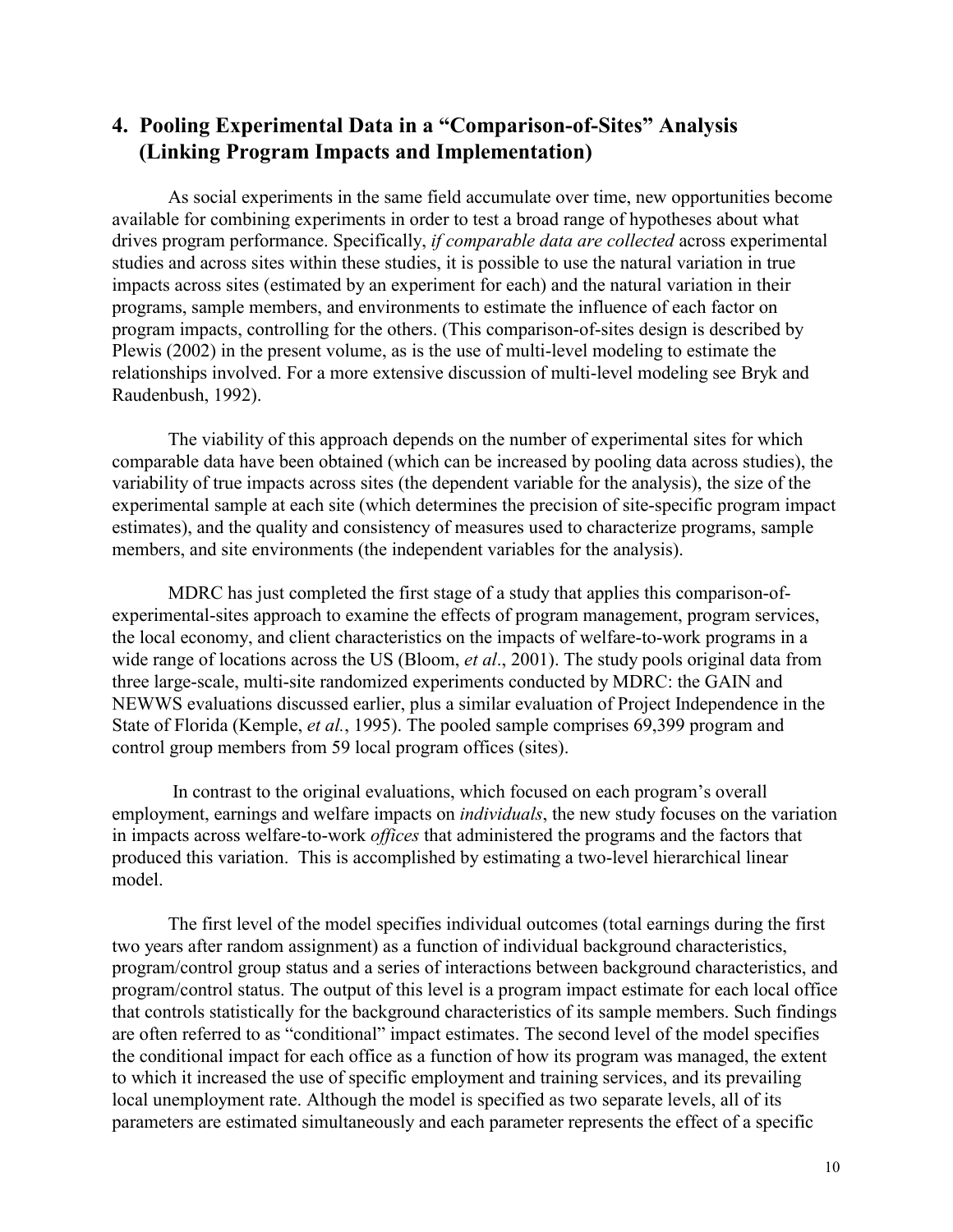individual-level or office-level variable holding constant all other variables in both levels of the model.

The office-level *program management measures* are scales (usually based on multiple items) constructed from responses to local office staff surveys conducted for the original evaluation studies. Almost all local staff in the original programs responded to these surveys and, on average, there are 21 respondents per office. From these responses, measures of the following variables were constructed: program emphasis on quick client employment; program emphasis on personalized client attention; program emphasis on close client monitoring; the differences between line staff and their immediate supervisors in the emphasis placed on this set of program practices; the variation among the line staff themselves in the emphasis placed on these practices; and average caseload size per staff member.

Office-level *program service measures* were obtained from follow-up surveys administered for the original evaluations to a subsample of program and control group members from each local office; follow-up survey samples averaged 258 respondents per office. From this information it was possible to compute separately the *difference* in the percentage of program group and control group members who received basic (remedial) education, job-search assistance, and vocational training.

Lastly, the prevailing unemployment rate for each office was obtained from publicly available sources and included in the model to represent *local economic conditions*.

Key findings from the analysis (which were subjected to an extensive series of sensitivity tests and found to be quite robust) are that: (1) A strong *employment message emphasizing quick job entry* is a powerful medium for stimulating clients to find jobs; (2) staff emphasis on *personalized client attention* markedly increases program success; (3) *large caseloads* reduce program effectiveness; (4) increased reliance on *basic education* reduces program impacts, at least in the short-term; and (5) *high unemployment rates* reduce program impacts.

These findings address major questions about welfare-to-work program design and operation and bear directly on hypotheses that have been debated for decades by practitioners and researchers alike. Hence, the findings have potentially major substantive implications for future welfare policies and programs. Furthermore, they help to illustrate what can be accomplished by pooling comparable data from a series of high-quality randomized experiments conducted in different locations and at different times. Therefore the study also has important methodological implications.

However, when assessing the comparison-of-experimental-sites approach, it is important to acknowledge that, even though evidence of each site's performance is based on a randomized experiment, all relationships between program impacts and their hypothesized determinants are estimated from a cross-sectional non-experimental analysis (the second level of the hierarchical model). Hence, these findings may be subject to the same potential for selection bias due to incomplete model specification that is inherent in any non-experimental research. The best ways to reduce the potential for such problems is to: ground the statistical model to be used as fully as possible in the theory and practice of the program studied; carefully develop and test the validity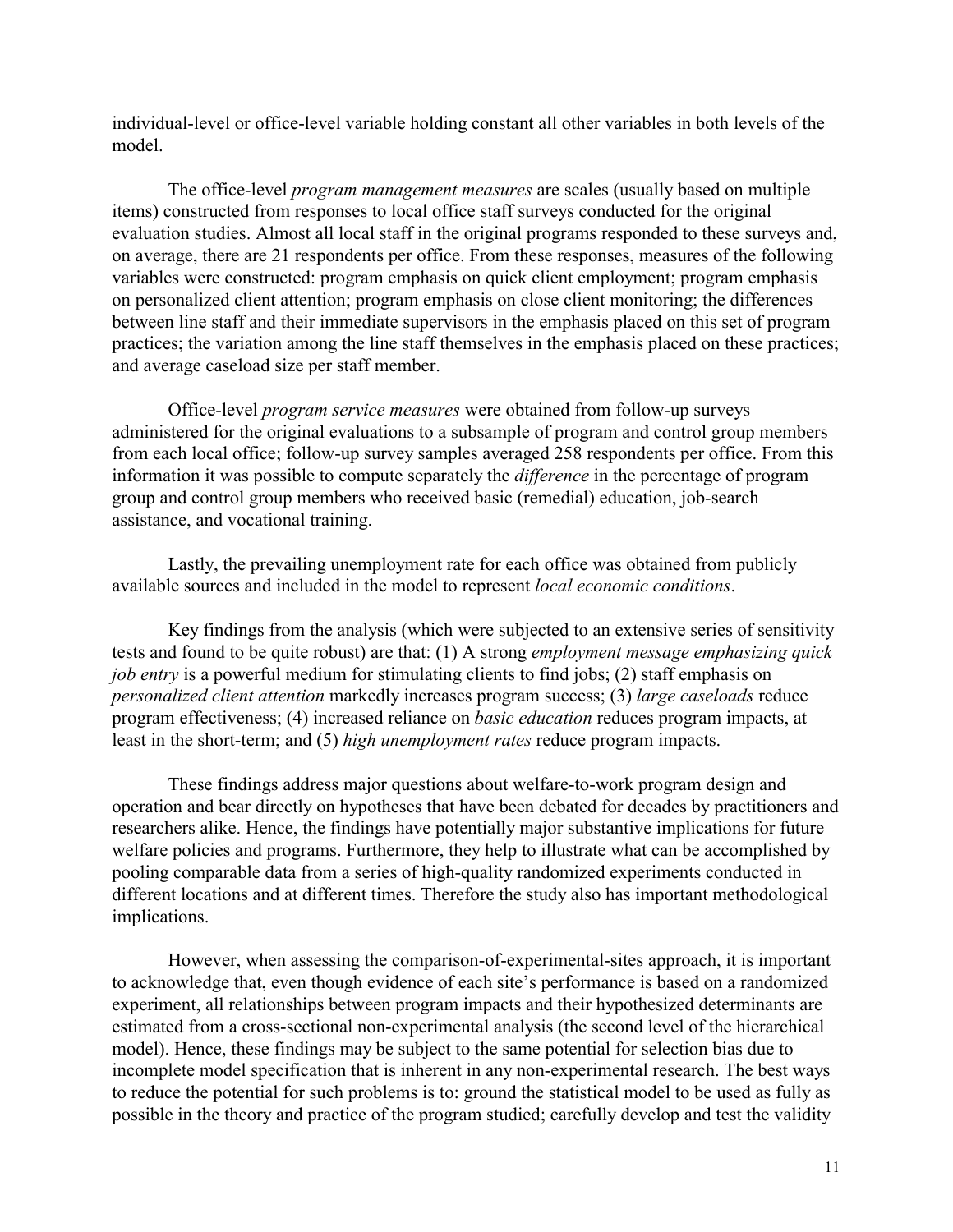and reliability of all measures used; and obtain a sample of sites and individuals that is as large and varied as possible. It is hoped that by pooling a series of multi-site experiments that were conducted in similar ways using comparable data that was rich in scope and based closely on widely-held (and debated) theories and hypotheses, that the present MDRC study has taken a meaningful step in this direction.

# **5. Using Instrumental Variables with Randomized Experiments (Exploring Causal Pathways)**

One frequent complaint about randomized experiments is that they pay too little attention to the underlying theories of the programs they are designed to test. Thus, they have not contributed as much as they could have to the understanding of social problems (Chen and Rossi, 1983). To remedy this problem, what is needed, many argue, is a clear specification of the causal pathways by which impacts are expected to occur and a method of analysis that can test for the existence and strength of the intervening steps in these pathways (Weiss, 1995). Unfortunately, the effects of these intervening variables—also called mediating variables, or "mediators"—are difficult to estimate.

One promising approach for doing so is the method of instrumental variables. This approach has been well known for many years and is described in many textbooks (Greene, 1997). However, the assumptions required for the approach to provide valid results are difficult to meet in practice, and, hence, it has not played a major role in the development of program evaluation theory. Recently, however, there has been a resurgence of interest in the method, growing out of some innovative applications that use "natural experiments" to generate the exogenous variation required for the method to work (Card, 1995, and Angrist, *et al.*, 1996). Because exogenous variation also can be generated—by design—through random assignment experiments, the use of instrumental variables is now being considered within the context of such experiments as a way to study the effects of mediating variables. The basic logic of this approach is as follows. (The discussion in this section was adapted from an unpublished MDRC document prepared by Howard Bloom, with assistance from Johannes Bos, Lisa Gennetian, and Pamela Morris.)

Consider a hypothetical welfare-to-work program for adults that provides subsidized child care to parents of young children, and assume for a moment that the only way the program can affect child behavior is through its impact on the use of child care (see Figure 1a). In other words, assume that child-care is the only mediating variable in this relationship. Thus, the program impact on child behavior equals the *product* of its effect on the use of child-care times the effect of child care on child behavior. This relationship provides a simple way to use instrumental variables in the context of a random assignment experiment to estimate the effect of child-care on child behavior.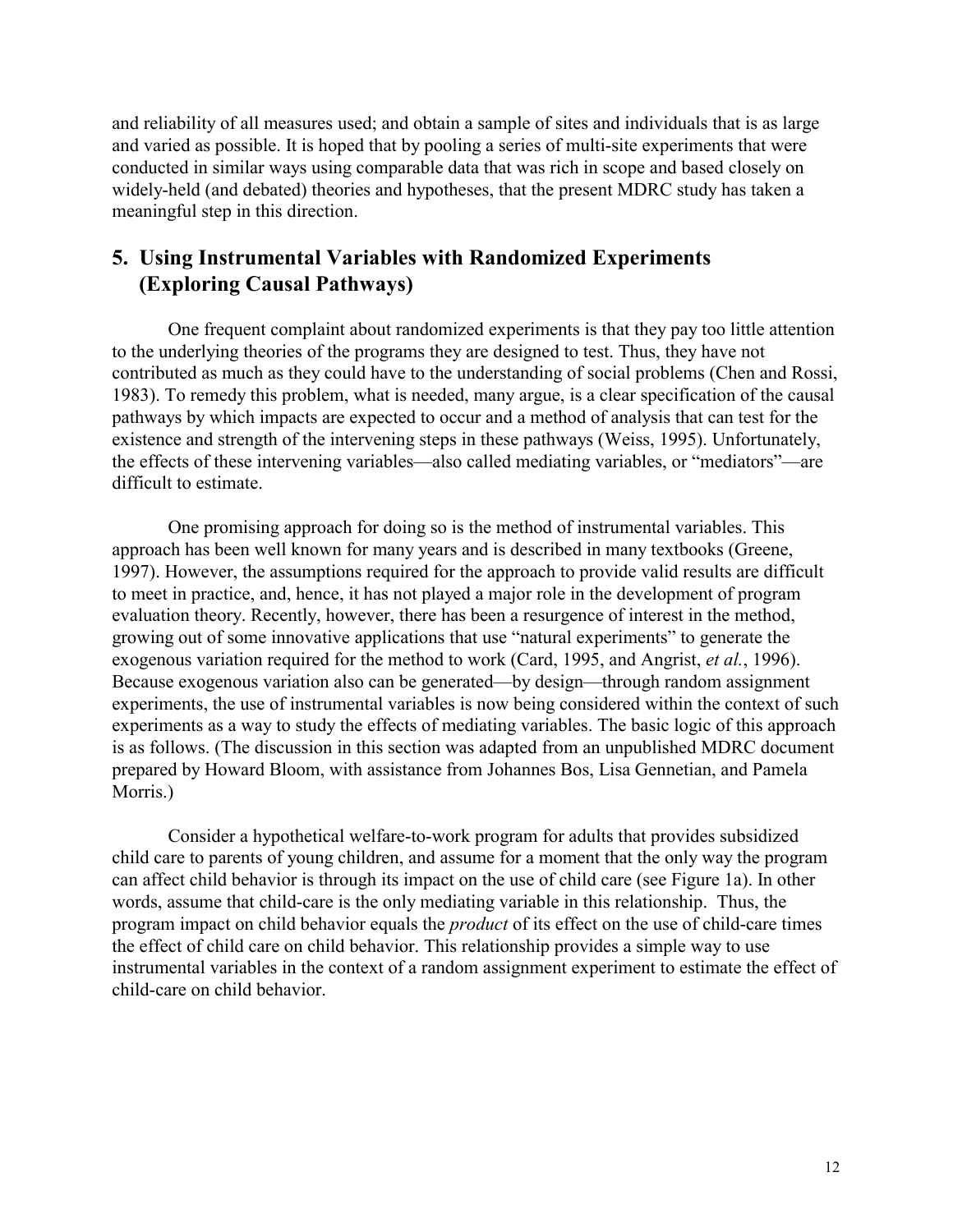**Figure 1 Illustrative Models of Mediating Variables For Interpreting Program Impacts**

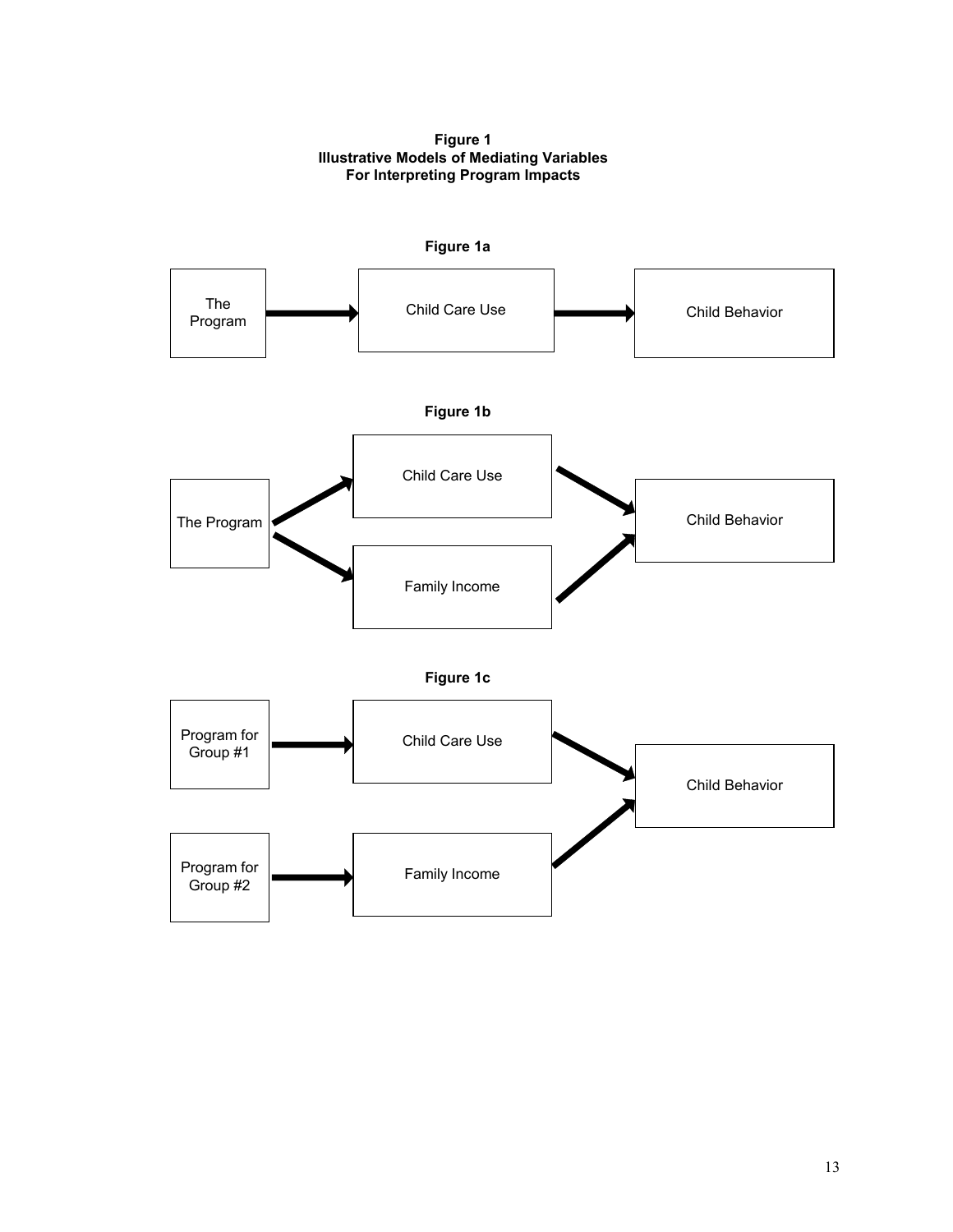To see this, note that valid estimates of two of the three elements of the relationship (program impacts on child-care use and on child behavior) can be obtained directly from an experimental design by comparing program and control group means for each outcome. Because of this, a valid estimate of the effect of child-care on child behavior can be obtained by *dividing* the estimated program impact on child behavior by the estimated program impact on child-care use. Doing so is equivalent to using the randomly assigned program status of individual sample members as an instrumental variable for estimating the relationship between child behavior and child-care; standard errors for which can be obtained readily from many software packages.

Applications of this approach to different evaluation research questions have been explored by MDRC (Bos and Granger, 1999; Morris and Gennetian, 1999; Boudett and Friedlander, 1997; and Bloom, 1984) and others (Ludwig, *et al.*, 1998). One problem that has been encountered by these applications is limited statistical power due to weak program impacts on the mediator. In other words there is often a weak connection between the mediator (use of child-care in the present example) and its "instrument" (random assignment status). This is a common problem with instrumental variables methods in both experimental and nonexperimental analyses (Bound, *et al.*, 1995). To address this problem, it is necessary to identify experimental groups with large and statistically significant program impacts on the mediator of interest. MDRC is thus examining past and current experiments to identify empirical examples where this condition holds.

A second problem that has been encountered in applications of the approach is potential bias due to the existence of more than one mediator (causal pathway) for a program impact. Figure 1b illustrates this situation for a hypothetical welfare-to-work program that affects both child-care use and family income, each of which affects child behavior. In this case, there is no simple way to separate the effect of the two mediators on child behavior. If one mediator were ignored and the instrument were applied to the other, the full impact of both would be attributed to the one included. If both mediators were included in the analysis, the model would not be identified and the effects of neither mediator could be estimated.

Figure 1c illustrates an approach to dealing with the problem of multiple mediators that is being explored by MDRC—the identification of sites, subgroups or different treatment streams with a large program impact on only one mediator, with different groups having impacts on different mediators. If, for example, the program at one site had a large impact on the use of child care but not on family income (perhaps because the program focused mainly on providing child care and did little to help participants get jobs) and if there were no other plausible connection between the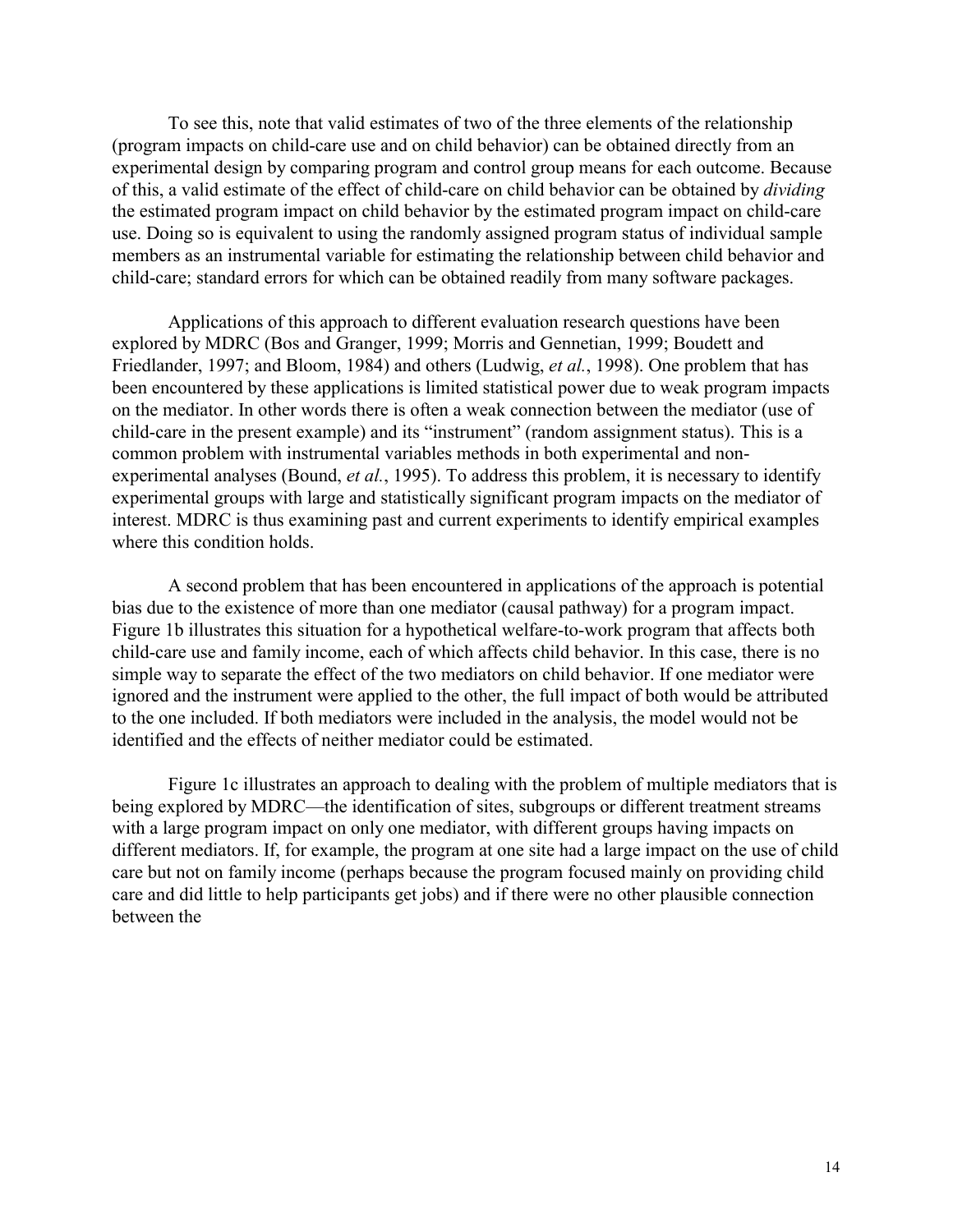program for adults and outcomes for their children, then random assignment status at this site could be used as an instrument to estimate the effect of child care on child outcomes. If, at another site, the situation were reversed—the program had a large effect on family income and not on child-care use—then random assignment status at that site could be used as an instrument to estimate the impact of family income on child outcomes. Combining the results for the two sites could thus, facilitate a comparison of the impacts of the two mediators.

At this point, several initiatives to explore these issues in the context of welfare and employment programs are underway at MDRC. In addition, other researchers are exploring applications of the approach in other settings. Although the outcomes of these efforts remain an open question, there are ample reasons for expecting them to provide new avenues for using randomized experiments to deepen our understanding of social problems and to provide insights into how programs and policies can better address these problems.

# **6. Combining "Cluster" Random Assignment with Interrupted Time- Series Analysis (Testing "Place-Based" Initiatives)**

Recent years have seen a marked increase in comprehensive community initiatives designed to improve neighborhoods with high concentrations of poverty (Fulbright-Anderson, *et al.*, 1998). In addition, there have been several major attempts to focus public health initiatives on specific geographic areas (Murray, *et al.*, 1994). Concurrently, there have been a large and growing number of attempts to implement whole school reforms (Bloom, 2001). These initiatives share a very important common feature: they focus on whole groups, not on specific individuals.

Because of this, attempts to evaluate the initiatives share a number of common problems (Hollister and Hill, 1995; Rossi, 1999). At the root of these problems is the fact that many factors in addition to a program can spark community-wide, locality-wide, or school-wide changes. Such factors include among others: population mobility, changes in economic or social conditions, and concurrent changes in related public policies. These factors make it very difficult to isolate a specific intervention's contribution to observed change. Furthermore, because such interventions are targeted on whole groups, it is usually not feasible to randomly assign individuals to program or control status.

In some cases it is possible to use whole communities, localities, or schools (aggregate units) as the basis for analysis by randomly assigning some to the intervention and others to a control group (Boruch and Foley, 1999). This approach is referred to as "cluster" random assignment (Bloom, *et al.,* 1999, and Plewis, 2002). However, because the approach can be difficult and expensive to implement—especially for a large number of aggregate units—it is not feasible to rely *solely* on it for measuring the effectiveness of many group-focused programs. Thus, for such programs, it is important to consider alternative approaches that combine experimental and quasi-experimental methods.

MDRC is currently using such a combined strategy for a research demonstration project called The Jobs-Plus Community Revitalization Initiative for Public Housing Families (Riccio, 1999). Jobs-Plus is being sponsored by The Rockefeller Foundation, the U.S. Department of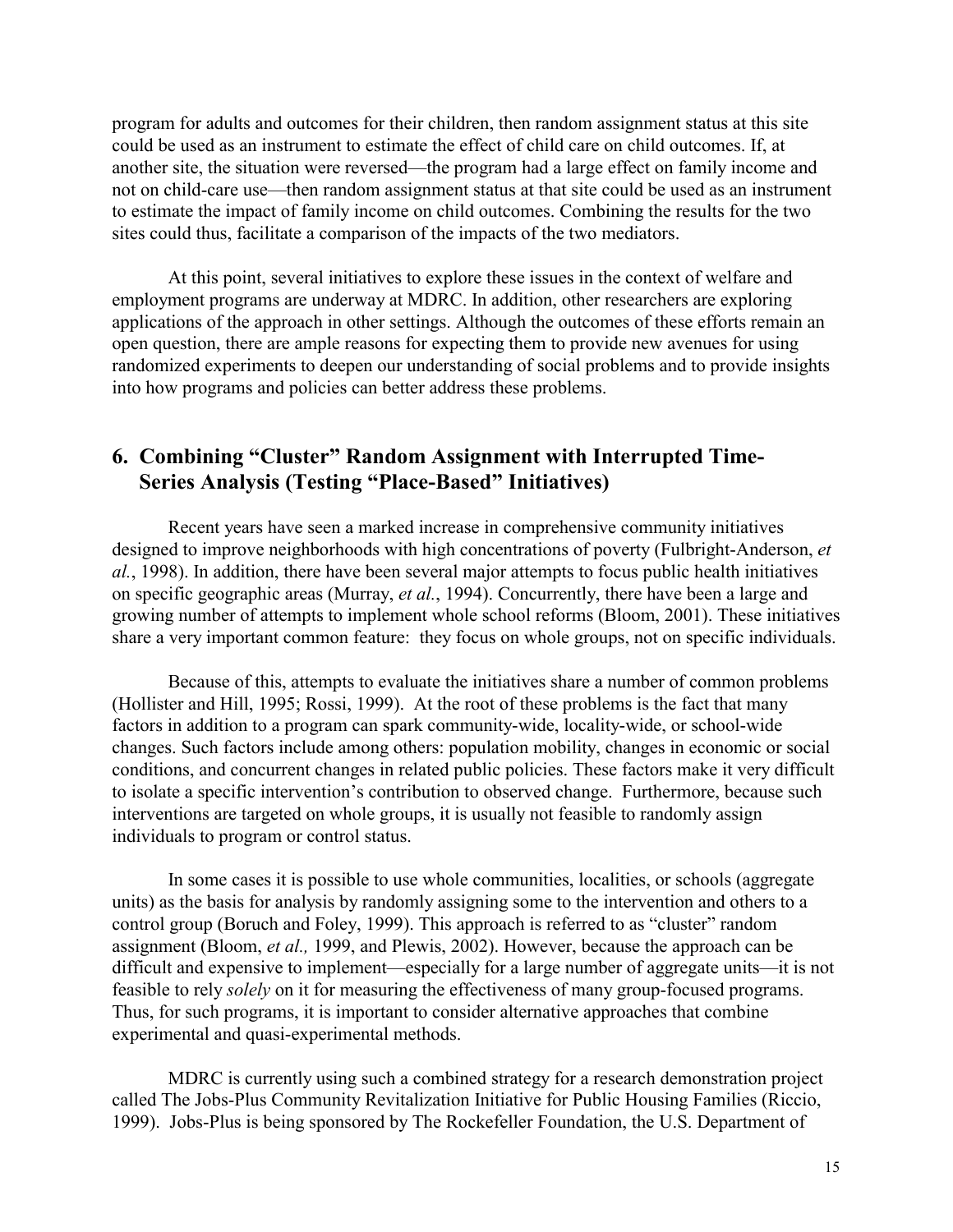Housing and Urban Development, and several other federal agencies and private foundations. The goal of the project, which is very ambitious, is to increase dramatically the employment rates and earnings of residents living in government-owned housing developments and thereby transform low-work, high-welfare developments into high-work, low-welfare communities.

At the heart of the Jobs-Plus approach are three core components: (1) employmentrelated activities and services, (2) enhanced financial incentives to work (primarily in the form of a reduction in the rent increase that normally occurs when residents increase their income by working), and (3) "community support for work", which entails, among other things, workrelated information-sharing, peer support, and mutual aid among residents. Jobs-Plus is distinctive both with regard to its explicit combination of these approaches and with regard to its targeting of them on *all* working-age residents of public housing developments in the program. In other words, it attempts to "saturate" the targeted environment. It is hoped that this "saturation" approach to the provision of services, incentives, and social supports will make it possible and profitable for a substantial majority of working-age public housing residents to become employed steadily.

The project was launched in seven cities, five of which (Baltimore, Maryland; Chattanooga, Tennessee; Dayton, Ohio; Los Angeles, California; and St. Paul, Minnesota) are currently part of an impact evaluation study. Underlying the program model for this study is a theory positing that big changes in employment can only be achieved by transforming social norms and relationships within each development, which, in turn, requires reaching out to all working-age residents.

Because it was not possible to randomly assign individual residents to a program or control group, an alternative design is being used to measure the impacts of Jobs-Plus (Bloom, 1996). This design combines random assignment of selected public housing developments in each city to a program or control group (cluster random assignment) with a well-known quasiexperimental approach called "interrupted time-series analysis."

The first step in the design was for participating cities to nominate several public housing developments with roughly similar demographic characteristics (thereby matching these developments to some extent). Then for each city, one nominated development was randomly chosen to operate the Jobs-Plus program, and one or (more often) two were chosen for a control group. This random allocation of public housing developments was an attempt to avoid selection bias that would have resulted if MDRC had systematically tried to pick the "strongest" or "weakest" housing developments for the program.

Thus, when findings for all cities are pooled, subsequent differences in program and control group outcomes will provide unbiased estimates of program impacts, as is the case for any randomized experiment. However, the small number of housing developments that were randomly assigned limits the methodology in a very important way. With very few developments, it is possible that by chance, those randomly assigned to the program group will have a proportion of job-ready residents that is higher (or lower) than that of developments randomly assigned to the control group. Thus, future differences in outcomes for the two groups, while not biased *per se* (because every development in each city had the same probability of assignment to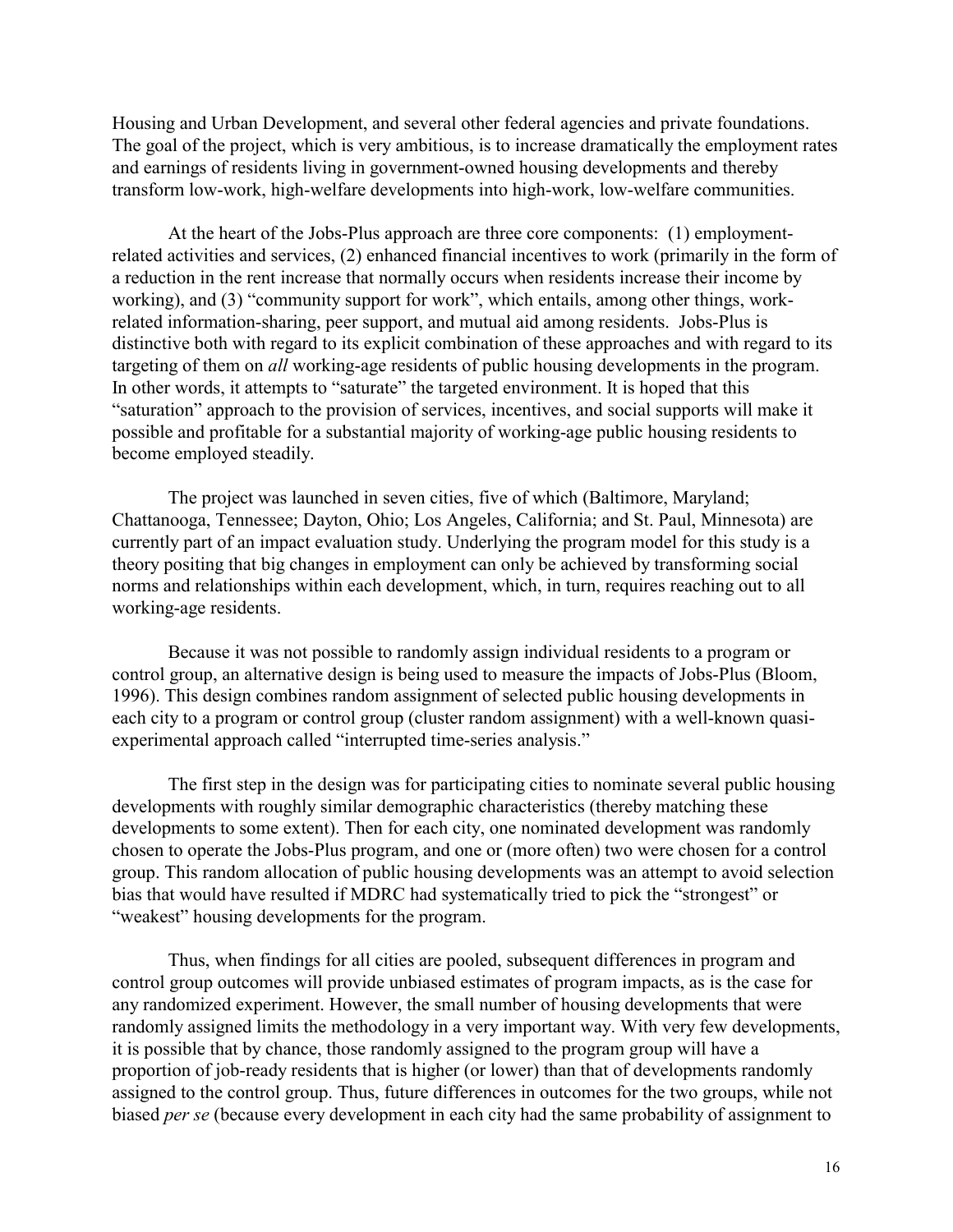the program) are not accurate estimates of the impacts caused by the program. If, on the other hand, many more developments had been available for random assignment, the potential for a non-comparable program and control group would be much less, and, hence, program impact estimates based on observed future outcome differences would be much more valid and reliable.

This relationship between the number of aggregate units available for random assignment and the likely validity and reliability of program impact estimates reflects the usual role of random error in statistics. For small samples the influence of such error is large and for large samples its influence is predictably small. Thus, as in any other statistical analysis, small samples have low statistical power and large samples have high statistical power. In the case of cluster random assignment, the statistical power of program impact estimates can depend far more on the number of aggregate units than on the number of individuals within each aggregate unit (Raudenbush, 1997).

Therefore, pooled experimental estimates of Jobs-Plus impacts most likely will have low statistical power, even though developments from each city were matched prior to random assignment in order to limit their initial disparities (and existing demographic and baseline survey data suggest that these disparities typically are small). This suggests that relying solely on experimental impact estimates would not be an appropriate analytic strategy for the Jobs-Plus evaluation. Further reinforcing this conclusion is the fact that experimental impact estimates for a given city are not possible because only one development per city was randomly selected to operate the program.

To address these limitations, the Jobs-Plus impact evaluation also incorporates features of a quasi-experimental design, which takes the form of a comparative interrupted time-series analysis. Interrupted time-series analysis has been used for decades to evaluate many different programs and policies (Campbell and Stanley, 1966; Cook and Campbell, 1979; Shadish, *et al.*, forthcoming, 2001). At its core, the design represents an extension of "before-after" analysis with multiple observations on outcomes before an intervention is launched (during its baseline period) and multiple observations after it is launched (during its follow-up period). In its simplest form, interrupted time-series analysis estimates program impacts for a given follow-up period as its deviation from the baseline pattern for an outcome of interest.

The primary outcomes of interest for the Jobs-Plus evaluation are employment, earnings and welfare receipt. Quarterly data on employment and earnings will be obtained from the administrative records of state Unemployment Insurance (UI) agencies for a baseline period of five years before Jobs-Plus was launched in each program development and a follow-up period of three to five years thereafter (Kornfeld and Bloom, 1999, find that UI wage records are good source of such data). Likewise, monthly data on the receipt of welfare benefit payments (for AFDC and food stamps) during the same period will be obtained from the administrative records of state or local welfare agencies. From this information, it will be possible to observe how each outcome at a given program development deviated from its baseline pattern.

To see how the analysis will work, consider the illustrative example in Figure 2. The top diagram in the figure illustrates how, during each follow-up quarter, employment rates at a hypothetical Jobs-Plus development deviated from its baseline trend line. This is the first part of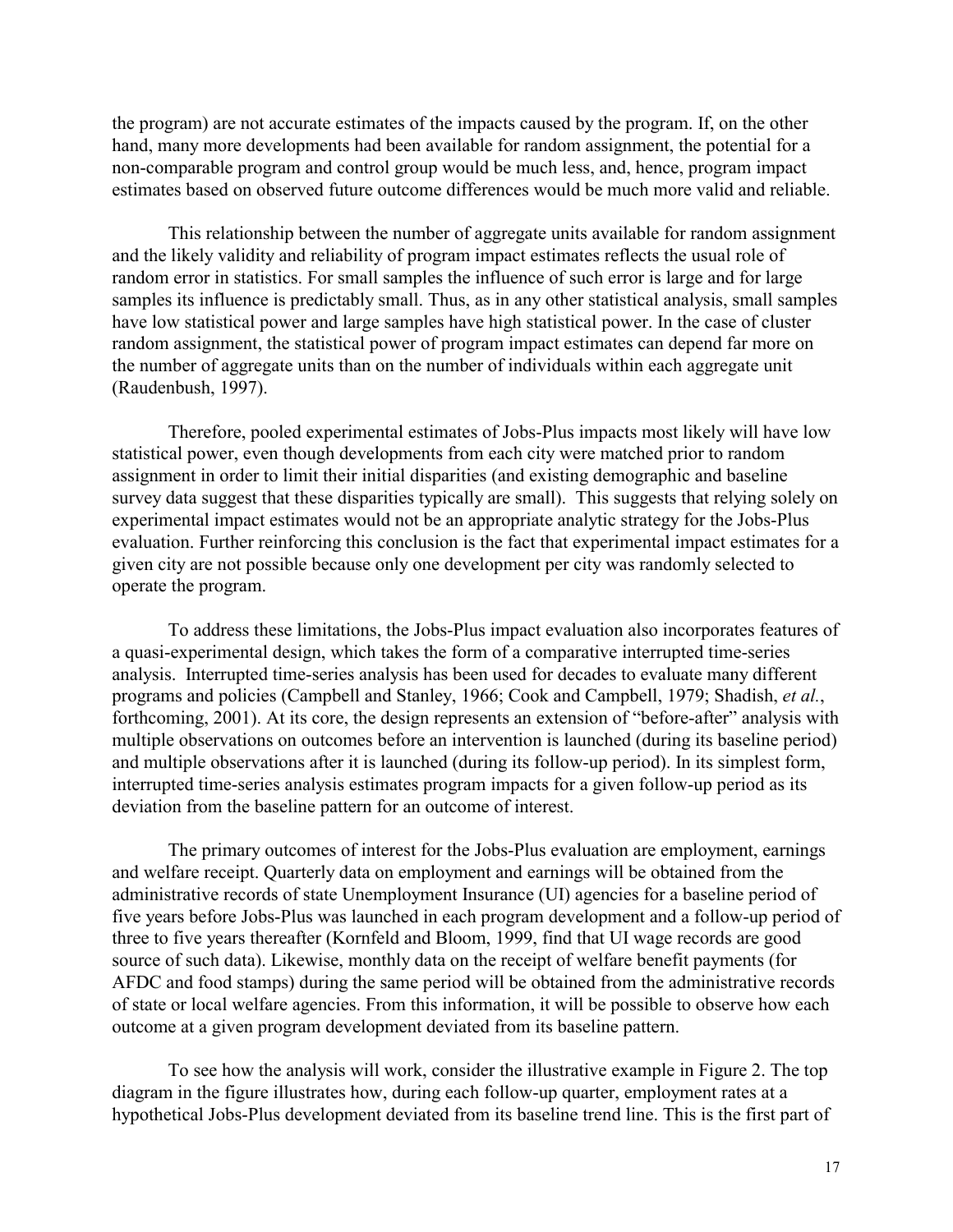the estimation strategy. The example in the figure indicates that employment rates increased markedly beyond that predicted by the baseline trend—which is what is hoped for.

The next part of the estimation strategy involves a corresponding analysis for a comparison/control development. Results of this analysis can be used to predict what the deviation from trend would have been for the Jobs-Plus development if the program had not been launched there. The bottom diagram in Figure 2 illustrates that there was little or no deviation from the baseline trend at the hypothetical comparison development—which is what might be expected under normal economic conditions.

The final part of the estimation strategy involves taking the difference between the deviation from trend at the Jobs-Plus development and the deviation from trend at the comparison development for each segment of the follow-up period (calendar quarters in the present example). Thus program impacts are estimated as "differences of deviations from trend," which is similar to in spirit but different in form from a standard difference-of-differences estimator.

The preceding approach makes it possible to estimate the impacts of Jobs-Plus for each site. In addition, when impact estimates are pooled across sites, they have the combined methodological protection of interrupted time-series analysis *and* cluster random assignment. Therefore this approach may represent a promising candidate for assessing the effectiveness of other community initiatives.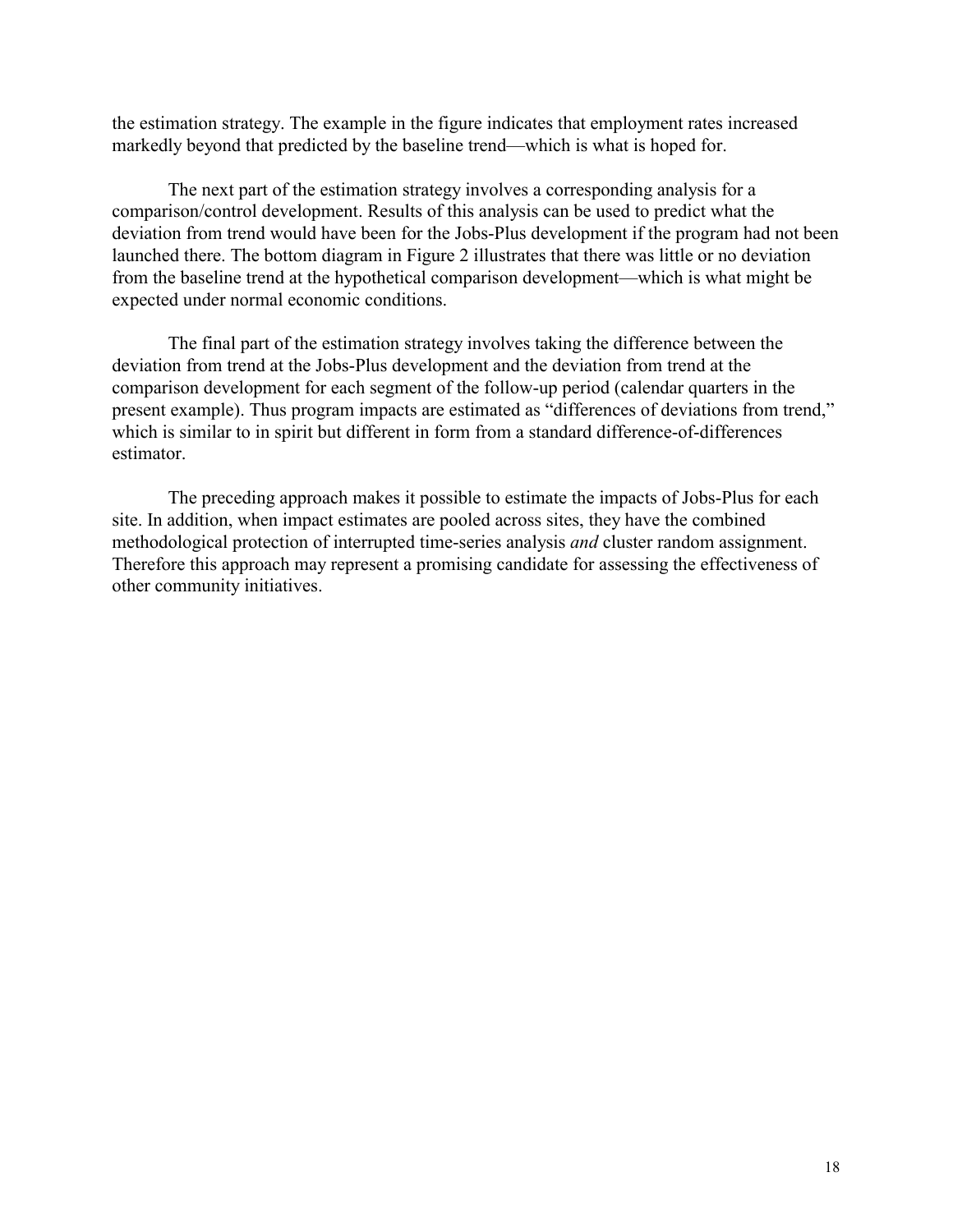## **Figure 2**



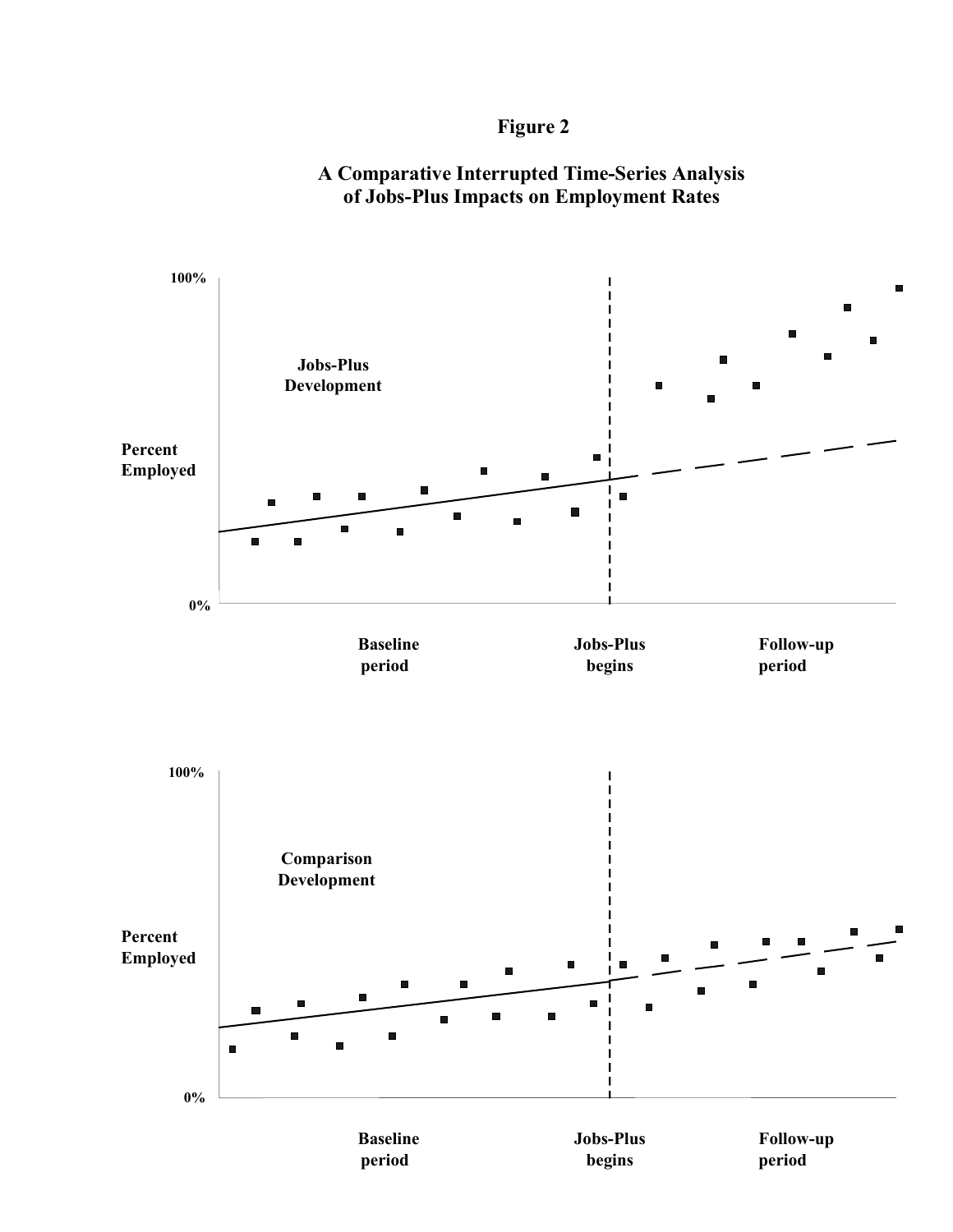Nevertheless, in principle, the approach is weaker than a classical randomized experiment. Thus, for program evaluations that must identify small impacts with confidence, the approach may not be adequate. However, the explicit goal of Jobs-Plus is to produce *large* impacts. From a policy perspective, it will not have succeeded if it only produces small effects. Therefore knowing whether small impacts are "real" is not essential.

#### **7. Conclusions**

This paper has described the evolution of social experiments used to evaluate welfare-towork and employment programs. These experiments have developed from simple "black box" designs that only measure the "net" impact of an overall program to more complex multi-group designs that measure the "differential" impacts of alternative program strategies or the "incremental" impacts of adding program elements to each other. In addition, evaluators have begun to augment social experiments with non-experimental and quasi-experimental strategies. Many of the studies reviewed above are still underway or just beginning, so the full contribution of the methods they employ remains to be seen. However, we believe that they reflect an important push in new directions that ultimately will extend the reach of social experiments and thus increase their contribution to knowledge.

Thus, future evaluation research could do well to continue down this path. In some cases, this means designing more sophisticated social experiments from the start. In other cases it means envisioning the potential scientific value of pooling data from different social experiments and ensuring that the common types of information necessary to do so are collected. In yet other cases, it means looking within experiments for opportunities presented by the pattern of findings that can be exploited to test important hypotheses (as in the use of instrumental variables). Furthermore, it also means thinking creatively about ways to combine experiments with other methods in order to address important evaluation questions they cannot be studied by classical experimental methods alone.

In closing, it is important to note that the debate over the advantages and disadvantages of experimental and non-experimental methods is longstanding, vigorous and remains important. However, dwelling only on the likely superiority of one approach over the other is likely to be counterproductive. Thus, instead of seeking to inspire wholesale acceptance or rejection of one set of methods over the other, evaluation researchers should engage in a more intensive search for new ways and opportunities to use both productively.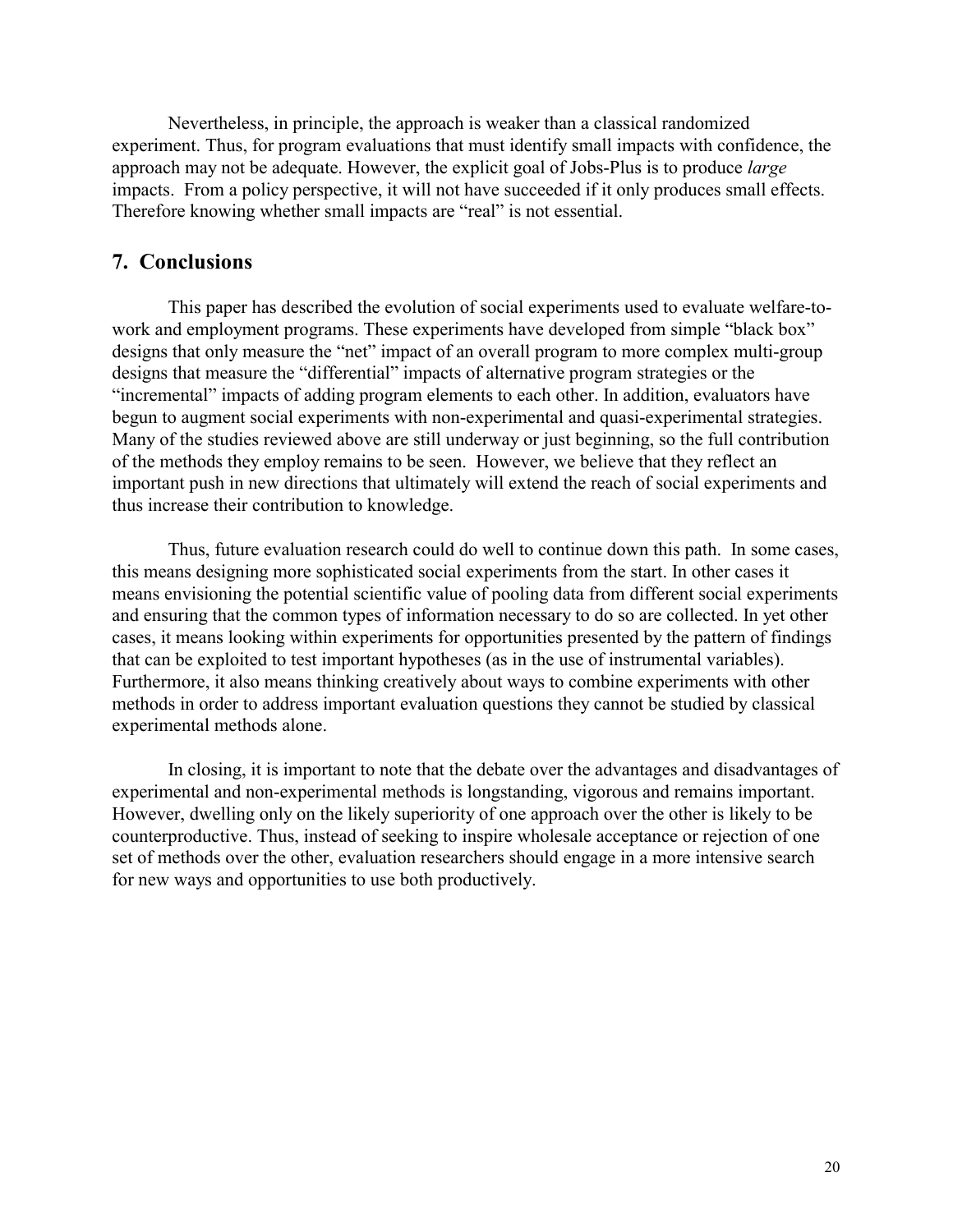#### **References**

- Angrist, J. D., Imbens, G. W. and Rubin, D. B. (1996) "Identification of Causal Effects Using Instrumental Variables." *Journal of the American Statistical Association*. Vol. 91, pp. 444-472.
- Betsey, C., Hollister, R. and Papageorgiou, M. (1985) *Youth Employment and Training Programs: The YEDPA Years.* Committee on Youth Employment Programs, Commission on Behavioral and Social Sciences and Education, National Research Council. Washington, D.C.: National Academy Press.
- Bloom, H. S. (1984) "Accounting for No-Shows in Experimental Evaluation Designs." *Evaluation Review* 8 (April): 225-46.
- Bloom, H. S. (1996) *Building a Convincing Test of a Public Housing Employment Program: Planning for the Jobs-Plus Demonstration.* (Reissued in 1999 as a working paper.) New York: Manpower Demonstration Research Corporation.
- Bloom, H. S. (2001) *Measuring the Impacts of Whole School Reforms: Methodological Lessons from an Evaluation of Accelerated Schools.* New York: Manpower Demonstration Research Corporation, March.
- Bloom, H. S., et al. (1993) *The National JTPA Study: Title II-A Impacts on Earnings and Employment at 18 Months.* Bethesda: Abt Associates, Inc.
- Bloom, H. S., Bos, J. M. and Lee, S. W. (1999) "Using Cluster Random Assignment to Measure Program Impacts: Statistical Implications for the Evaluation of Education Programs." *Evaluation Review*, Vol. 23, No. 4, pp. 445-469.
- Bloom, H. S., Hill, C. J. and Riccio, J. A. (2001*) Modeling the Performance of Welfareto-Work Programs: The Effects of Program Management and Services, Economic Environment, and Client Characteristics*. New York: Manpower Demonstration Research Corporation.
- Boruch, R. F. (1997) *Randomized Experiments for Planning and Evaluation: A Practical Guide.* Vol. 44. Thousand Oaks, CA: Sage Publications.
- Boruch, R. F. and Foley, E. (1999) "The Honestly Experimental Society: Sites and Other Entities as the Units of Allocation and Analysis in Randomized Experiments." Philadelphia: Center for Research and Evaluation in Social Policy, University of Pennsylvania.
- Bos, J. M. and Granger, R. C. (1999) *Estimating Effects of Day Care Use on Child Outcomes: Evidence from the New Chance Demonstration.* New York: Manpower Demonstration Research Corporation.
- Boudett, K. P. and Friedlander, D. (1997) "Does Mandatory Basic Education Improve Achievement Test Scores of AFDC Recipients: A Reanalysis of Data from California's GAIN Program." *Evaluation Review*, 21 (5): 568-588.

Bound J., Jaeger, D. and Baker, E. (1995) "Problems with Instrumental Variables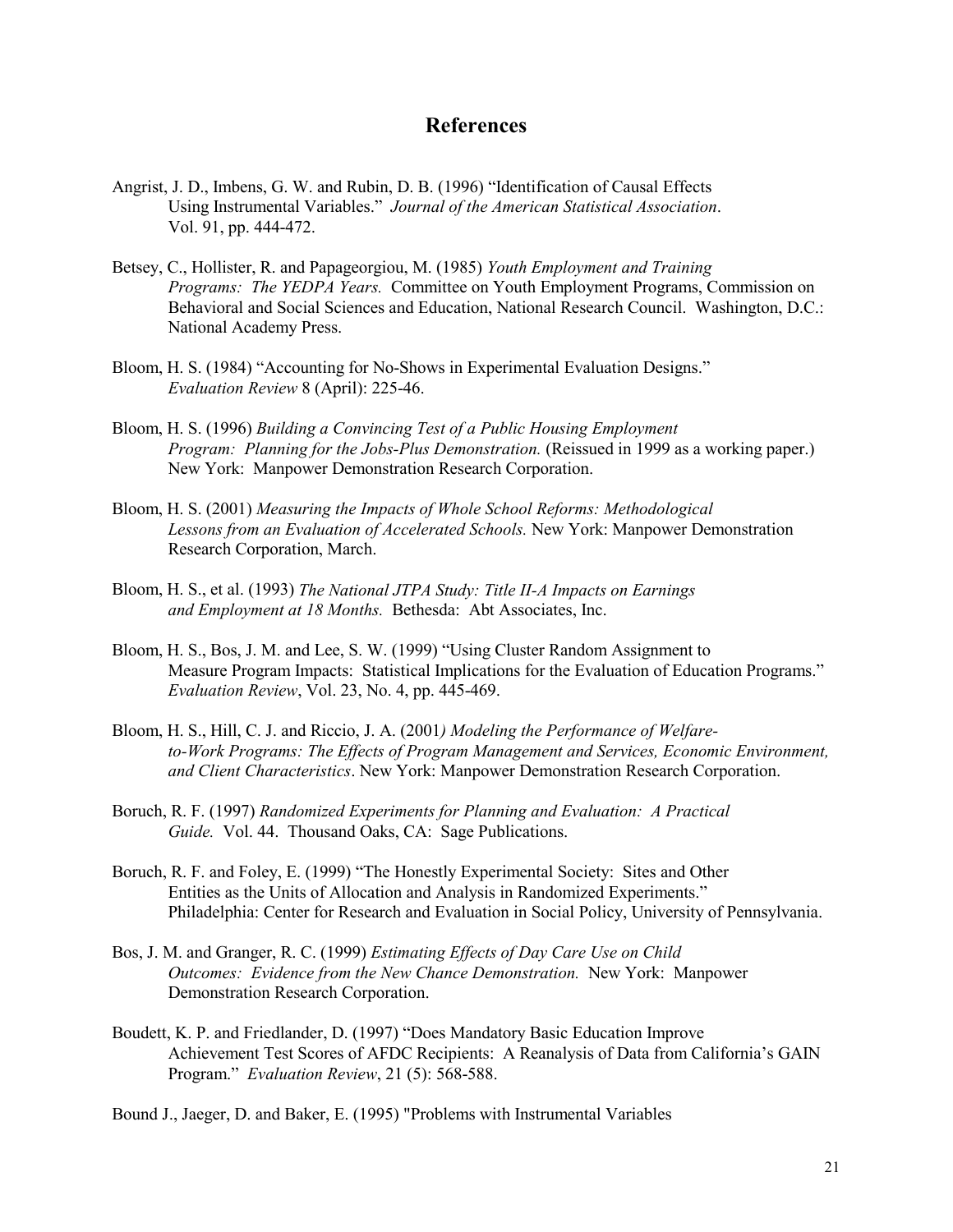Estimation When the Correlation Between the Instruments and the Endogenous Explanatory Variable is Weak." *Journal of the American Statistical Association*, Vol. 90, pp. 443-450.

- Brock, T. and Harknett, K. (1998) "A Comparison of Two Welfare-to-Work Case Management Models." *Social Service Review,* 74 (2): 494-520.
- Bryk, A. and Raudenbush, S. (1992) *Hierarchical Linear Models: Applications and Data Analysis Methods*. Newbury Park, CA: Sage Publications.
- Campbell, D. T. and Stanley, J. C. (1966) *Experimental and Quasi-Experimental Designs for Research* (Chicago: Rand McNally).
- Card, D. (1995) "Using Geographic Variation in College Proximity to Estimate the Return to Schooling." In *Aspects of Labour Market Behavior: Essays in Honour of John Vanderkamp*. (eds L.N. Christofides, E. I. Grant, and R. Swidinsky), Toronto: University of Toronto Press.
- Chen, H. and Rossi, P. H. (1983) "Evaluating with Sense: the Theory-Driven Approach," *Evaluation Review*, Vol. 7, pp. 283-302.
- Cook, T. D. and Campbell, D. T. (1979) *Quasi-Experimental Design and Analysis Issues for Field Settings* (Chicago: Rand McNally).
- Freedman, S., Friedlander, D., Lin, W. and Schweder, A. (1996) "The GAIN Evaluation: Five-Year Impacts on Employment, Earnings, and AFDC Receipt." Paper. New York: Manpower Demonstration Research Corporation.
- Freedman, S., Knab, J., Gennetian, L. A., and Navarro, D. (2000) *The Los Angeles Jobs-First GAIN Evaluation: Final Report on a Work First Program in a Major Urban Center.* New York: Manpower Demonstration Research Corporation.
- Friedlander, D., and Burtless, G. (1995) *Five Years After: The Long-Term Effects of Welfare-to-Work Programs.* New York: Russell Sage Foundation.
- Friedlander, D., Greenberg, D. and Robins, P. K. (1997) "Evaluating Government Training Programs for the Economically Disadvantaged." *Journal of Economic Literature*. 35: 1809-55.
- Fulbright-Anderson, K. Kubisch, A. C. and Connell, J. P. (1998) *New Approaches to Evaluating Community Initiatives: Volume 2, Theory, Measurement and Analysis* (Washington, DC: The Aspen Institute).
- Greenberg, D. and Shroder, M. (1997) *Digest of Social Experiments*, 2d ed. Washington, D.C.: Urban Institute Press.
- Greene, W. H. (1997) "Instrumental Variables Estimation," *Econometric Analysis*, 3rd Edition. Upper Saddle River, NJ: Prentice Hall. pp. 288-297.
- Gueron, J. M. (1999*) The Politics of Random Assignment: Implementing Studies and Impacting Policy.* New York: Manpower Demonstration Research Corporation.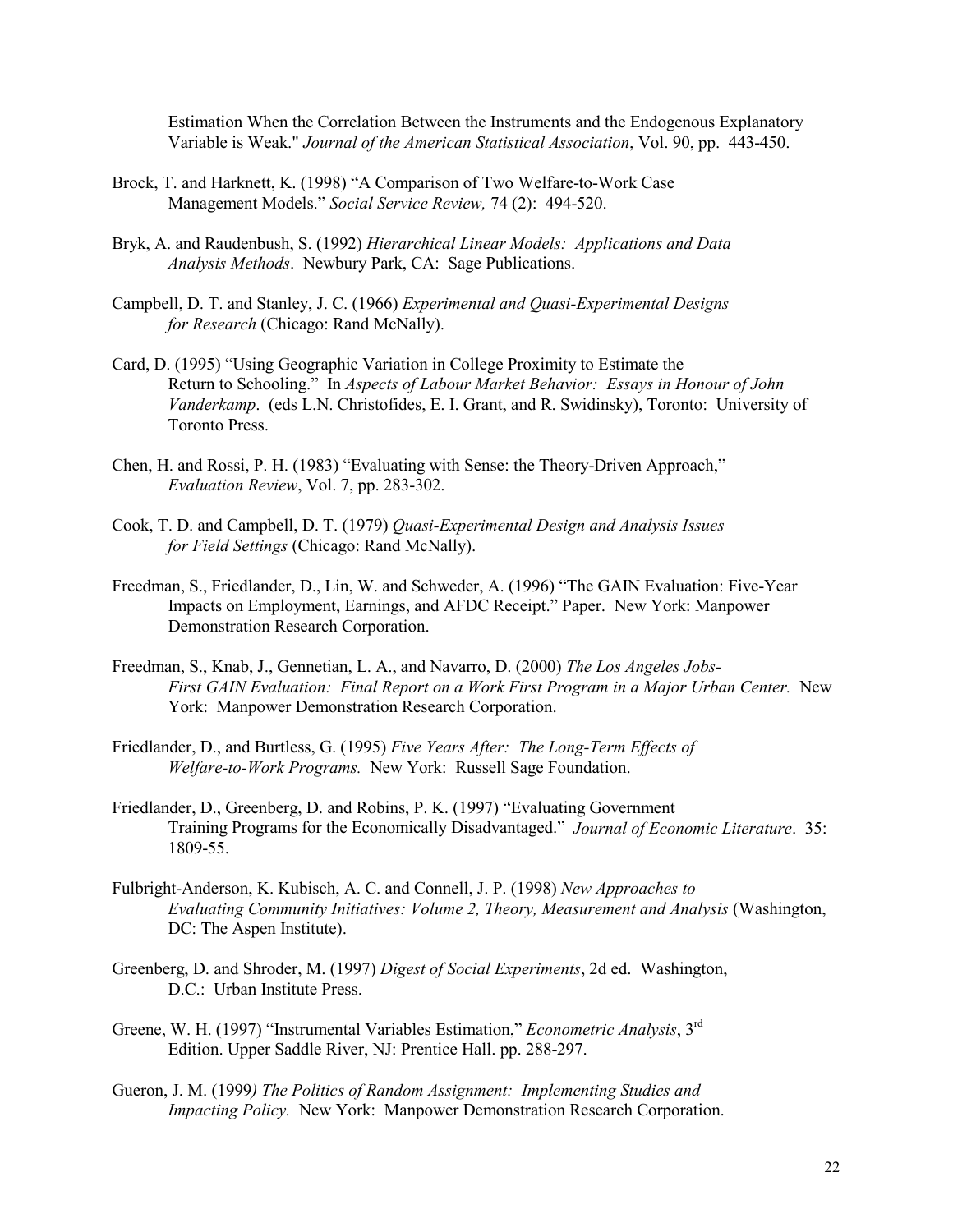- Gueron, J. M. and Pauly, E. (1991) *From Welfare to Work*. New York: Russell Sage Foundation.
- Hamilton, G., Brock, T., Farrell, M., Friedlander, D. and Harknett, K. (1997) *National Evaluation of Welfare to Work Strategies: Evaluating Two Welfare-to-Work Program Approaches: Two-Year Findings on the Labor Force Attachment and Human Capital Development Programs in Three Sites.* Washington, D.C.: U.S. Department of Health and Human Services, Administration for Children and Families and Office of the Assistant Secretary for Planning and Evaluation.; and U.S. Department of Education, Office of the Under Secretary and Office of Vocational and Adult Education.
- Hollister, R. G., and Hill, J. (1995) "Problems in the Evaluation of Community-Wide Initiatives." In *New Approaches to Evaluating Community Initiatives: Concepts, Methods, and Contexts.* (eds James P. Connell et al.), Washington, D.C.: Aspen Institute.
- Kemple, J., Friedlander, D. and Fellerath, V. (1995) *Florida's Project Independence: Benefits, Costs, and Two-Year Impacts of Florida's JOBS Program*. New York: Manpower Demonstration Research Corporation.
- Kornfeld, R. and Bloom, H. S. (1999) "Measuring Program Impacts on Earnings and Employment: Do Unemployment Insurance Wage Reports from Employers Agree with Surveys of Individuals?" *Journal of Labor Economics*. 17 (1), 168-197.
- Miller, C., Knox, V., Gennetian, L. A., DoDoo, M., Hunter, J. and Redcross, C. (2000) *Reforming Welfare and Rewarding Work: Final Report on the Minnesota Family Investment Program, Volume 1, Effects on Adults*. New York: Manpower Demonstration Research Corporation.
- Morris, P. A. and Gennetian, L. A. (1999) "Identifying Causal Effects of Poverty on Children's Development: Integrating an Instrumental Variables Analytic Method with an Experimental Design." Paper. New York: Manpower Demonstration Research Corporation.
- Murray, D. M., Hannan, P. J., Jacobs, D. R., McGovern, P. J., Schmid, L. , Baker, W. L. and Gray, C. (1994) "Assessing Intervention Effects in the Minnesota Heart Health Program, *American Journal of Epidemiology* 139 (1): 91- 103.
- Plewis, I. (2002) "Modeling Impact Heterogeneity" *Statistics in Society***.**
- Raudenbush, S. W. (1997) "Statistical Analysis and Optimal Design in Cluster Randomized Trials." *Psychological Methods* 2 (2) 173-85.
- Riccio, J. A. 1999. *Mobilizing Public Housing Communities for Work: Origins and Early Accomplishments of the Jobs-Plus Demonstration.* New York: Manpower Demonstration Research Corporation.
- Riccio, J. A., Bloom, H. S. and Hill, C. J. (2000) "Management, Organizational Characteristics, and Performance: The Case of Welfare-to-Work Programs." In *Governance and Performance: Models, Methods, and Results* (eds L. E. Lynn, Jr. and C. Heinrich), Georgetown University Press.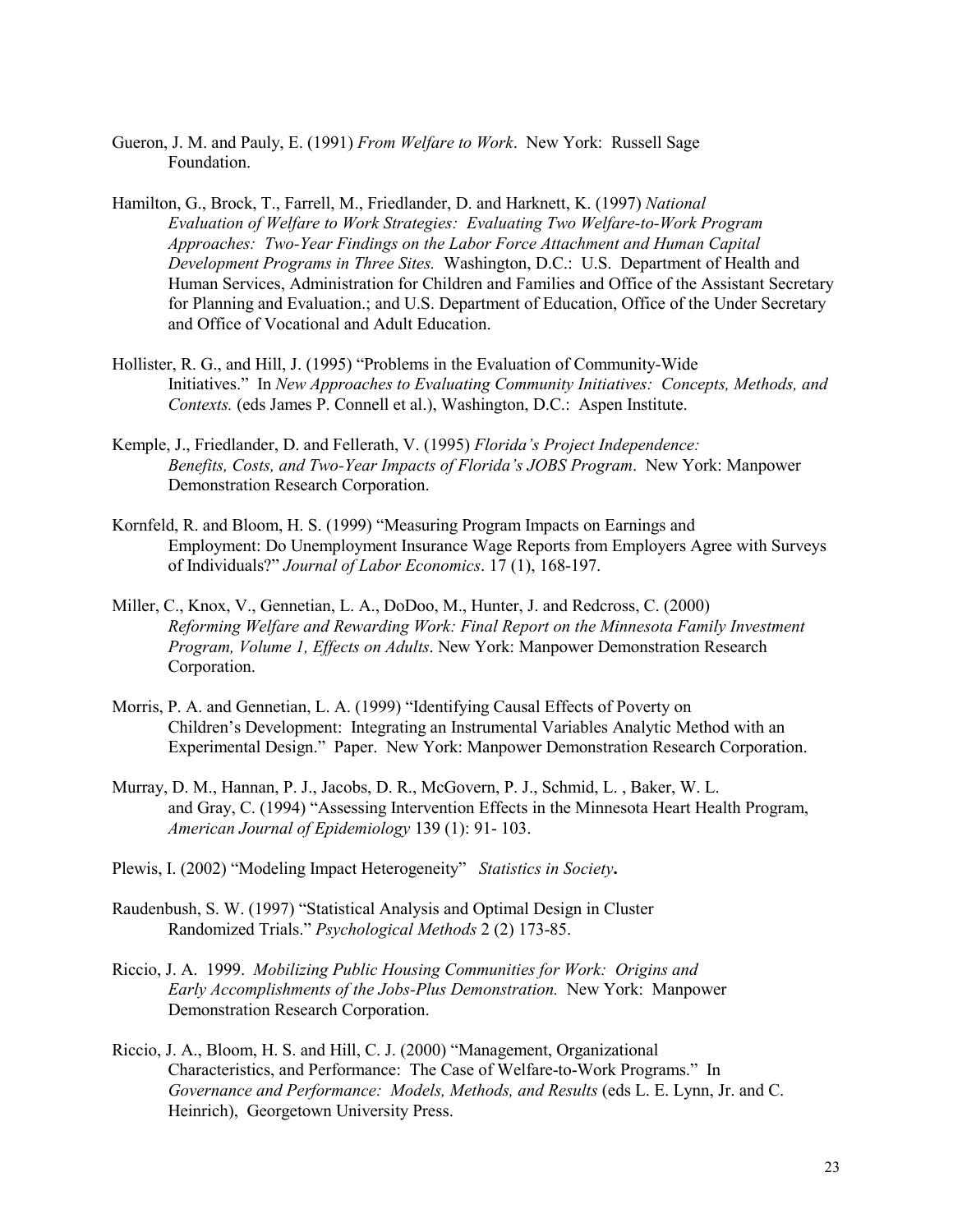- Riccio, J. A., Friedlander, D. and Freedman S. (1994) *GAIN: Benefits, Costs, and Three-Year Impacts of a Welfare-to-Work Program.* New York: Manpower Demonstration Research Corporation.
- Riccio, J. A., and Hasenfeld, Y. (1996) "Enforcing a Participation Mandate in a Welfareto-Work Program." *Social Service Review*, 70 (4): 516-42.
- Riccio, J. A., and Orenstein, A. (1996) "Understanding Best Practices for Operating Welfare-to-Work Programs." *Evaluation Review*, 20 (1): 3-28.
- Rossi, P. H. (1999) "Evaluating Community Development Programs: Problems and Prospects." In *Urban Problems Community Development*. (eds R. F. Ferguson and W. T. Dickens), Washington, D.C.: Brookings Institution Press.
- Shadish, W. R., Cook, T. D and Campbell, D. T. (forthcoming, 2001). *Experimental and Quasi-Experimental Designs for Generalized Causal Inference*. Boston: Houghton-Mifflin.
- Weiss, C. H. (1995) "Nothing As Practical as Good Theory: Exploring Theory-Based Evaluation for Comprehensive Community Initiatives for Children and Families." In J. Connell, A. C. Kubisch, L. B. Schorr, and C. H. Weiss, *New Approaches to Evaluating Community Initiatives: Concepts, Methods, and Contexts* Washington, DC: The Aspen Institute.